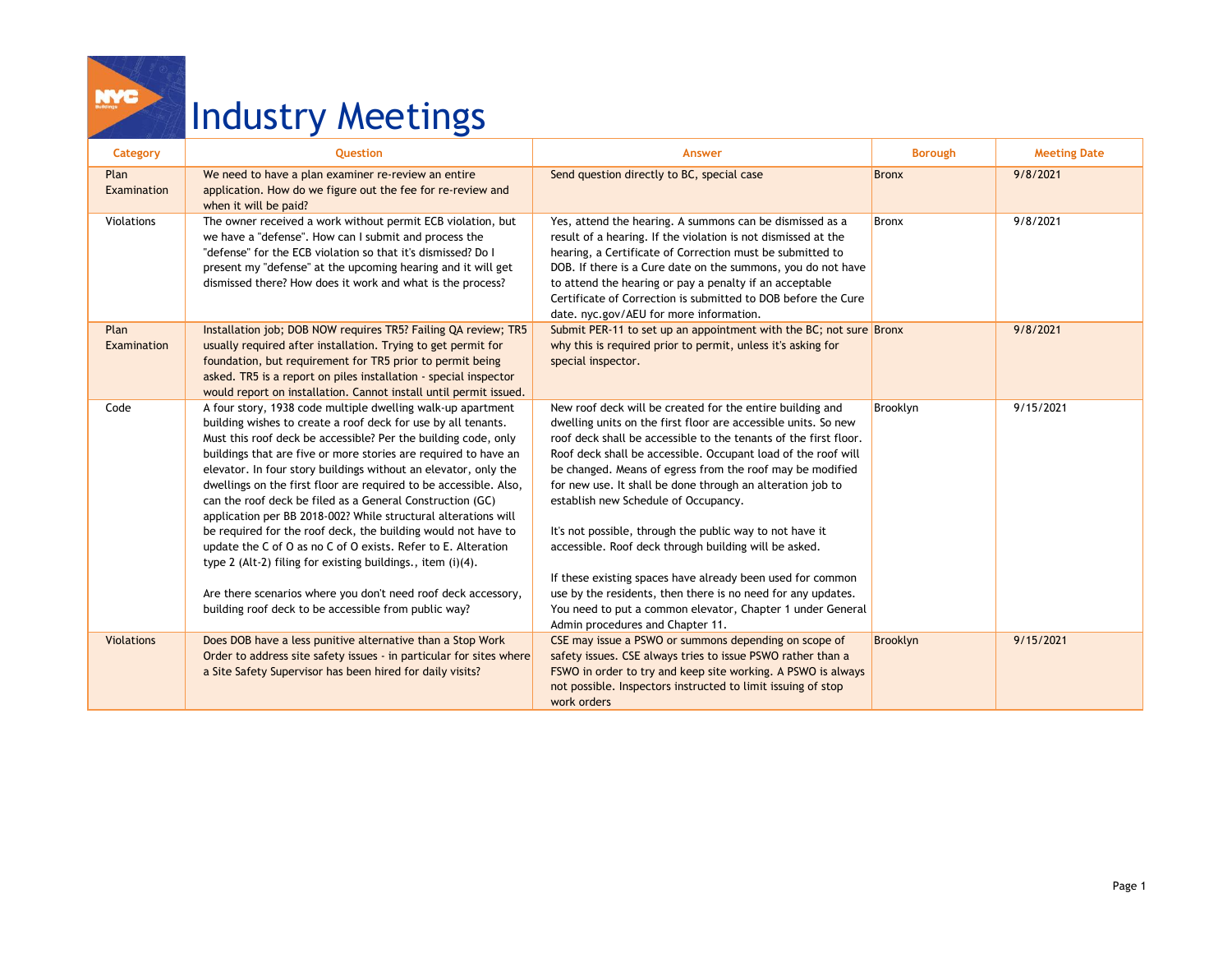| Category            | <b>Question</b>                                                                                                                                                                                                                                                                                                                                                                                                                                                                                                   | <b>Answer</b>                                                                                                                                                                                                                                                                                                                                                                                                                                                                                                                                                                                                                                                                                                                                                                                                                                                                                                                                                                                                                                                                                                                                                                                                                                                                                                                                                                                                                             | <b>Borough</b>  | <b>Meeting Date</b> |
|---------------------|-------------------------------------------------------------------------------------------------------------------------------------------------------------------------------------------------------------------------------------------------------------------------------------------------------------------------------------------------------------------------------------------------------------------------------------------------------------------------------------------------------------------|-------------------------------------------------------------------------------------------------------------------------------------------------------------------------------------------------------------------------------------------------------------------------------------------------------------------------------------------------------------------------------------------------------------------------------------------------------------------------------------------------------------------------------------------------------------------------------------------------------------------------------------------------------------------------------------------------------------------------------------------------------------------------------------------------------------------------------------------------------------------------------------------------------------------------------------------------------------------------------------------------------------------------------------------------------------------------------------------------------------------------------------------------------------------------------------------------------------------------------------------------------------------------------------------------------------------------------------------------------------------------------------------------------------------------------------------|-----------------|---------------------|
| Code                | Has the DOB considered the impact of neighborhood value on<br>the ability of small building owners to make changes to their<br>property without triggering accessibility, fire protection and<br>flood resistance upgrades? The DOB uses a cost threshold to<br>determine if proposed renovations should require upgrades to<br>meet current codes. Due to the underlying value of the<br>surrounding neighborhood this cost threshold can be radically<br>different for buildings that are essentially the same. | The process as it now exists does not take geography<br>[Neighborhood / Borough] into account because the<br>replacement cost [§[C26-103.5] 27-119] of a building is always<br>the same in NYC. Whether you build in the Bronx or in<br>Manhattan, RS Means does not distinguish. Differences occur<br>based on the state you are building in. A 3-story single family<br>building in Manhattan is calculated at the same rate as a 3-<br>story single family building in the Bronx.<br>If you use the formula outlined in the referenced section, the<br>assessed value is quite often the same regardless of<br>geography for buildings of similar use and design. The<br>difference occurs when buildings are newer or have been<br>renovated. Then you will find that newer buildings or<br>renovated buildings will have a higher assessed value. This<br>higher value is not specific to geography. [This assessment]<br>process is the purview of the DOF, not the DOB]<br>The other problem with this premise is that if you begin to<br>look at areas which are perceived as being of lower value, and<br>decide to exempt those areas from complying with the safety<br>issues you mentioned, you would probably then find less safe<br>[Sprinklered], less accessible [Handicapped], and less flood<br>resistant buildings in the areas perceived as having a lower<br>"underlying value". What members of our community would | Brooklyn        | 9/15/2021           |
| Plan<br>Examination | How to delineate between alteration (formerly Alt2) and<br>alteration CO (formerly Alt1) and how to do alteration CO no<br>work permit - why is there not a specific option for that<br>including scheduling the construction inspection for same.                                                                                                                                                                                                                                                                | The questions answered when a DOB NOW application is first<br>created determine whether the application is an Alteration or<br>an Alteration CO. An Alt No Work application is still submitted<br>in BIS. There are no changes to the inspection process;<br>inspections are scheduled through DOB NOW: Inspections.                                                                                                                                                                                                                                                                                                                                                                                                                                                                                                                                                                                                                                                                                                                                                                                                                                                                                                                                                                                                                                                                                                                      | Brooklyn        | 9/15/2021           |
| Code                | Please clarify if for accessory Multilevel Open (stacker or<br>automated rotary carousel) parking systems we have to apply<br>the same bulk regulations as for a building - rear yard and<br>height obstructions, setbacks, etc.                                                                                                                                                                                                                                                                                  | Pursuant ZR23-44 [Permitted Obstructions in Required Yards<br>or Rear Yard Equivalents], Multilevel Open (stacker or<br>automated rotary carousel) parking systems are currently not<br>a permitted obstructions in the required rear yard, and they<br>cannot obstruct the required residential open space, ZR 23-86<br>[Minimum Distance Between Legally Required Windows and<br>Walls or Lot Lines].<br>Obstructions of ZR23-44 - not a permitted obstruction and<br>cannot obstruct open space. For commercial, ZR23-C, need to<br>be fully enclosed. Cannot be open. Submit drawing to BCs<br>office.                                                                                                                                                                                                                                                                                                                                                                                                                                                                                                                                                                                                                                                                                                                                                                                                                                | Brooklyn        | 9/15/2021           |
| <b>Permits</b>      | When changing registered email for GC, will permit renewals be<br>considered a renewal with change? Are we superseding the<br>current GC even though it is the same license? Please explain<br>process and downside to changing registered email.                                                                                                                                                                                                                                                                 | We encourage licensees to avoid changing their email<br>addresses as much as possible. A GC number can only be<br>associated with one eFiling account. A new email address can<br>be added as a secondary email address on an existing eFiling<br>account. But when the permit is renewed it will still be<br>considered a renewal with change - the email address triggers<br>this, not the GC registration number.                                                                                                                                                                                                                                                                                                                                                                                                                                                                                                                                                                                                                                                                                                                                                                                                                                                                                                                                                                                                                      | <b>Brooklyn</b> | 9/15/2021           |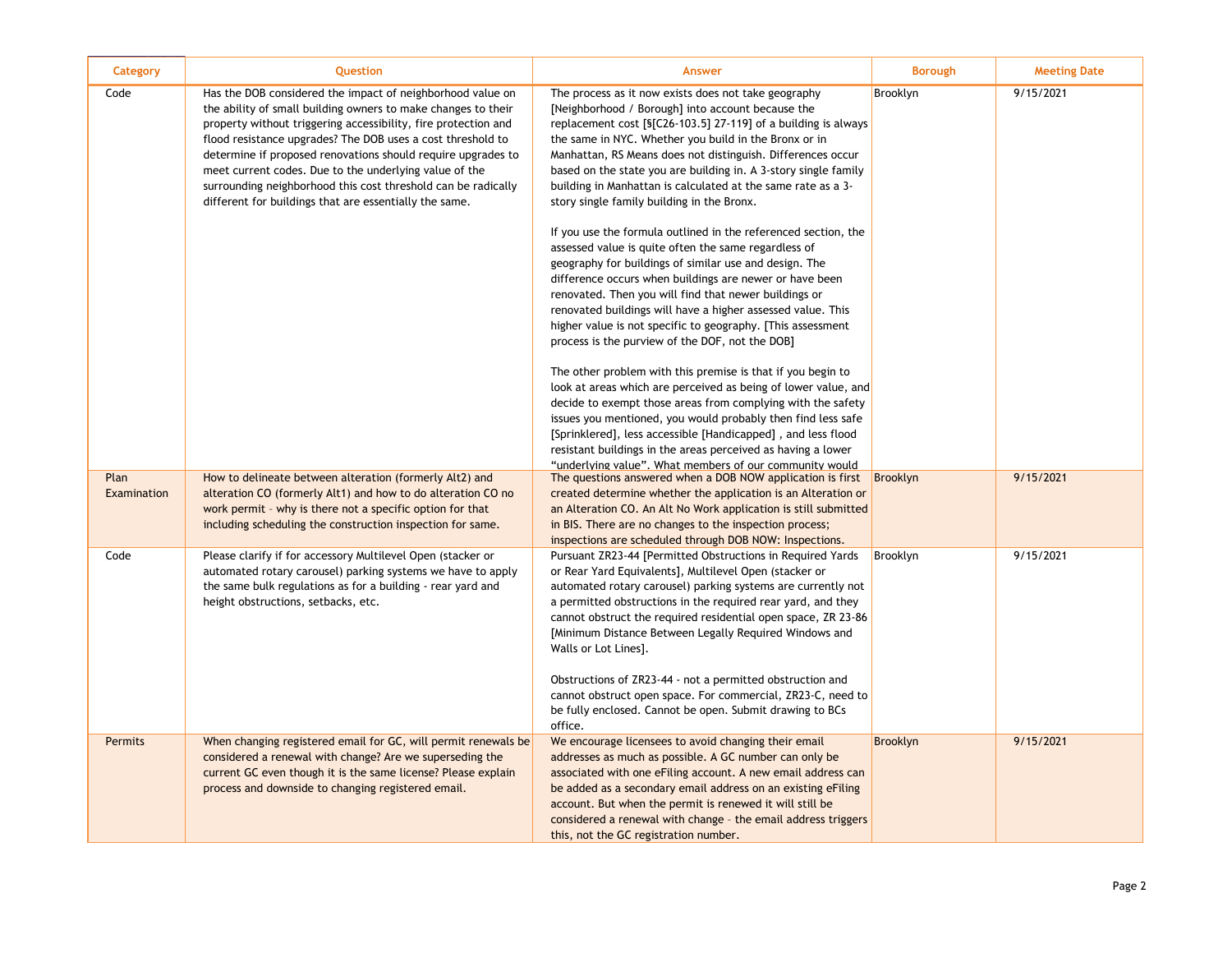| Category            | Question                                                                                                                                                                                                                                                                                                                                                                           | Answer                                                                                                                                                                                                                                                                                                                                                                                                                                                                                                                                                                                                                                                                                                                                                                                                                                                                                                                                                           | <b>Borough</b> | <b>Meeting Date</b> |
|---------------------|------------------------------------------------------------------------------------------------------------------------------------------------------------------------------------------------------------------------------------------------------------------------------------------------------------------------------------------------------------------------------------|------------------------------------------------------------------------------------------------------------------------------------------------------------------------------------------------------------------------------------------------------------------------------------------------------------------------------------------------------------------------------------------------------------------------------------------------------------------------------------------------------------------------------------------------------------------------------------------------------------------------------------------------------------------------------------------------------------------------------------------------------------------------------------------------------------------------------------------------------------------------------------------------------------------------------------------------------------------|----------------|---------------------|
| Code                | Why did DOB change the PW1 in DOB NOW to exclude the<br>approval of Condo Board on permit filing forms (previously line<br>26A)? This undermines the Condo Board and allows individual<br>unit owners to do an end-run around Condo review and<br>approval.                                                                                                                        | Code sections \$28-104.8.2 and \$28-104.8.3 do not require<br>signature by a condo officer. If a condo officer has a<br>complaint about an application, the complaint can be<br>submitted in writing to the appropriate DOB borough<br>commissioner.                                                                                                                                                                                                                                                                                                                                                                                                                                                                                                                                                                                                                                                                                                             | Brooklyn       | 9/15/2021           |
| Plan<br>Examination | Requesting an appointment with the examiner if we see<br>objections are not being resolved.                                                                                                                                                                                                                                                                                        | The applicant should make every effort to respond to the first Brooklyn<br>round of objections without an appointment. If there is a<br>second round of objections, plan examiners are advised to<br>require an appointment. For DOB NOW and BIS jobs, the plan<br>examiner will indicate if an appointment is required when<br>issuing the objections. If the plan examiner did not indicate<br>an appointment was allowed, the applicant should respond to<br>the objections and resubmit the filing (for DOB NOW jobs,<br>reupload any documents that were rejected and resolve any<br>objections). In the response to the objections, the applicant<br>can indicate that an appointment is wanted. The job needs to<br>be resubmitted for the plan examiner to then issue objections<br>again and at that time can indicate that a meeting is allowed.<br>If an appointment is allowed, proceed with scheduling it in<br>DOB NOW or the Appointments system. |                | 9/15/2021           |
| Plan<br>Examination | Requested items waived or added by examiner at time of<br>approval. Smoke detector, sprinkler sign off, etc.                                                                                                                                                                                                                                                                       | In DOB NOW, documents cannot be added by plan examiners.<br>The plan examiner can issue an objection and the applicant<br>can add an additional supporting document. The required<br>documents listed in DOB NOW are based on the business rules<br>of the application. The selection that triggers the document<br>needs to be changed to add the document.                                                                                                                                                                                                                                                                                                                                                                                                                                                                                                                                                                                                     | Brooklyn       | 9/15/2021           |
| Plan<br>Examination | Request waiver of required items prior to permit after approval<br>rather than waiting for PW2 to be submitted then rejected then<br>allowing applicant to request waiver then contractor re submits<br>PW <sub>2</sub>                                                                                                                                                            | We are working to update DOB NOW to allow for waivers to be Brooklyn<br>submitted without having to create the PW2. Currently the<br>PW2 needs to be created to submit the waiver. The PW2<br>should be submitted and the waiver will be reviewed at that<br>time.                                                                                                                                                                                                                                                                                                                                                                                                                                                                                                                                                                                                                                                                                               |                | 9/15/2021           |
| DOB NOW             | Is it possible to create a print friendly option when viewing all<br>job filings in DOB NOW: Build public portal? or export in an<br>excel file from the public portal? The screen does not allow<br>you to capture all the filings and it is very difficult to<br>communicate to attorneys, banks, owners on what jobs are<br>active vs. signed off in the current system set up. | This option is not available in the public portal. We will look<br>into your suggestion. There are options to create an excel<br>document from the filings on your dashboard when logged in.                                                                                                                                                                                                                                                                                                                                                                                                                                                                                                                                                                                                                                                                                                                                                                     | Brooklyn       | 9/15/2021           |
| Plan<br>Examination | I submitted a help request to supersede a TR1 applicant which<br>was eventually done in the system, but I was never notified,<br>but I eventually saw it in the system in my daily review. Can the<br>help desk email confirm that the request has been processed<br>when it is done?                                                                                              | Applicants are notified when supersede requests are<br>processed. Staff have been reminded to ensure this.                                                                                                                                                                                                                                                                                                                                                                                                                                                                                                                                                                                                                                                                                                                                                                                                                                                       | Brooklyn       | 9/15/2021           |
| Plan<br>Examination | When can subdivision applications allowed to be filed in DOB<br>NOW.                                                                                                                                                                                                                                                                                                               | There is no specific timeline for this yet. It is not being<br>considered for submission in eFiling because there is a very<br>low volume of applications.                                                                                                                                                                                                                                                                                                                                                                                                                                                                                                                                                                                                                                                                                                                                                                                                       | Brooklyn       | 9/15/2021           |
| Energy              | Energy questions: Can DOB provide confirmation the energy<br>examinee received plans for review by the lead plan examiner.<br>There have been many circumstances where the lead plan<br>examiner did not submit the plans for energy review.                                                                                                                                       | Energy plan review is being built into DOB NOW and is set to<br>launch by the end of the year. In the meantime, ACPE will be<br>reminded to assign secondary plan examiners.                                                                                                                                                                                                                                                                                                                                                                                                                                                                                                                                                                                                                                                                                                                                                                                     | Brooklyn       | 9/15/2021           |
| Energy              | Can DOB create a system where we can schedule virtual energy<br>reviews with our energy examiner to resolve open objections                                                                                                                                                                                                                                                        | Energy plan review is being built into DOB NOW and is set to<br>launch by the end of the year.                                                                                                                                                                                                                                                                                                                                                                                                                                                                                                                                                                                                                                                                                                                                                                                                                                                                   | Brooklyn       | 9/15/2021           |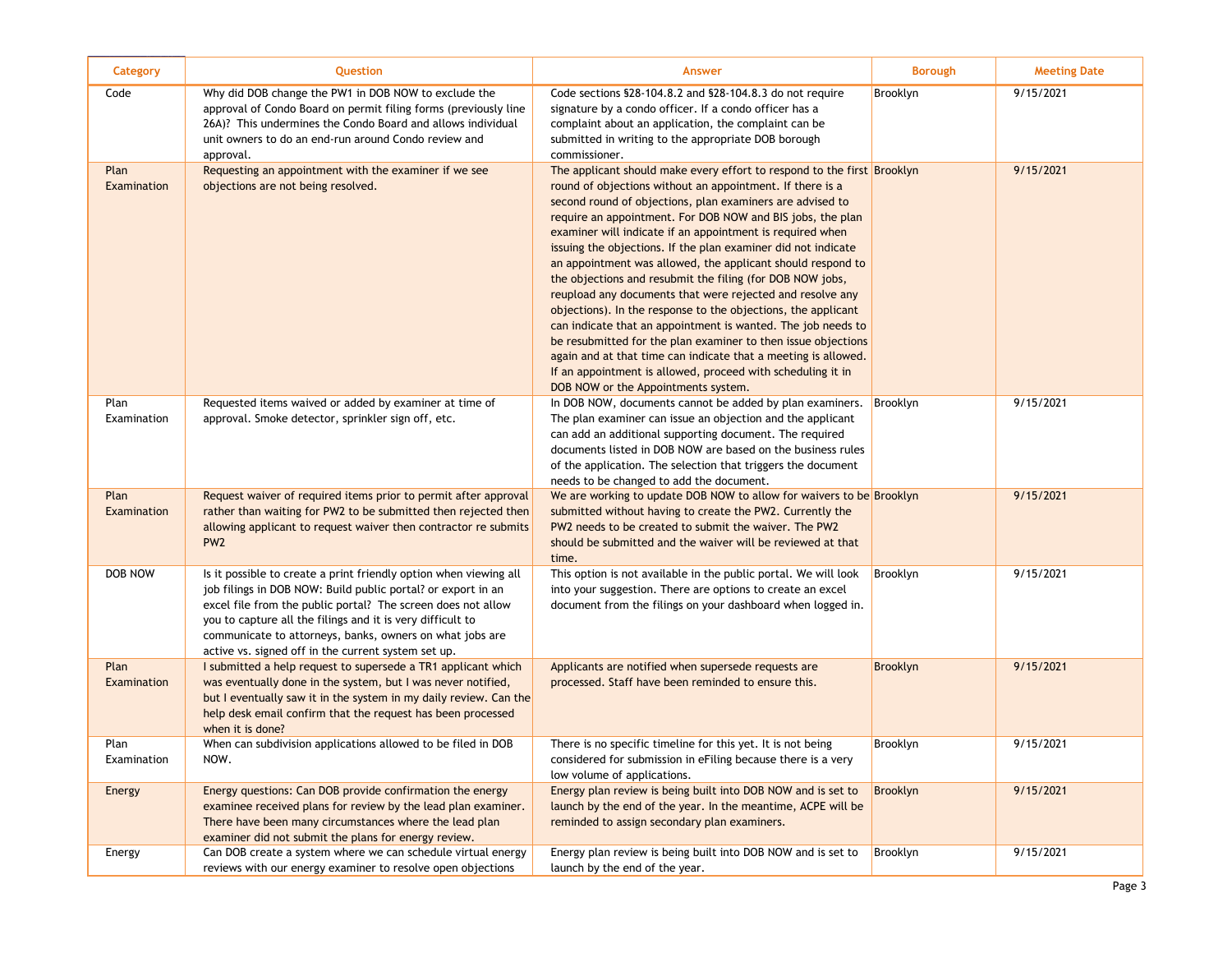| Category            | Question                                                                                                                                                                                                                                                                                                                                                                                                                                                                                                                                  | <b>Answer</b>                                                                                                                                                                                                                                                                                                                                                                                                                                                                                                            | <b>Borough</b>  | <b>Meeting Date</b> |
|---------------------|-------------------------------------------------------------------------------------------------------------------------------------------------------------------------------------------------------------------------------------------------------------------------------------------------------------------------------------------------------------------------------------------------------------------------------------------------------------------------------------------------------------------------------------------|--------------------------------------------------------------------------------------------------------------------------------------------------------------------------------------------------------------------------------------------------------------------------------------------------------------------------------------------------------------------------------------------------------------------------------------------------------------------------------------------------------------------------|-----------------|---------------------|
| Plan<br>Examination | Application reinstatement: Can DOB create an expedited<br>process to reinstate old applications for sign off only? Can DOB<br>update eFiling system to allow reinstatement payment of \$100<br>or other amounts indicated on PW1 to be paid online rather<br>than coming to the borough?                                                                                                                                                                                                                                                  | As more jobs are transitioned to DOB NOW, we expect the<br>number of reinstatement requests to decrease. However, we<br>are looking into these suggestions.                                                                                                                                                                                                                                                                                                                                                              | <b>Brooklyn</b> | 9/15/2021           |
| Plan<br>Examination | Request for plan examiners to be more familiar with WebEx,<br>they all use telephones. It is helpful to share screens, not being<br>able to look at the drawing together is very inefficient. Are<br>there plans for applications to auto populate?                                                                                                                                                                                                                                                                                       | We are providing more training to staff. The goal is to auto<br>populate info to make DOB NOW applications more efficient.<br>Every time examiner finishes a review, they have option to<br>either allow and make mandatory or not an appointment. In<br>many cases, 1st review will say no appointment necessary. In<br>2nd or 3rd review, will have appointment enabled. We will<br>look into making it editable in the future.                                                                                        | Brooklyn        | 9/15/2021           |
| Plan<br>Examination | Ongoing issue, landscape/architecture for public space, do a lot<br>of site work, when we don't have a building associated, existing<br>or proposed, there is a lot of confusion with examiner about<br>when we need to file a site project and submit? Example, Green<br>renovation intervention, suggested to file with SOE, contractor<br>wanted to file due to deeper than 5 feet (trigger for filing).<br>When it goes to examiner, there was a lot of confusion. We<br>can't get approval. Excavation for simple manhole for drain. | We don't have a good answer but will distribute widely the<br>solution when we do. Right now, we find the nearest space<br>that exists with building and use that instead. Shouldn't hold<br>up approval of excavation process. We will remind the<br>examiners.                                                                                                                                                                                                                                                         | <b>Brooklyn</b> | 9/15/2021           |
| Permits             | Is there updated procedure for temporary use permits? Does it<br>need to be submitted in BIS or DOB NOW?                                                                                                                                                                                                                                                                                                                                                                                                                                  | The bulletin was not updated. Alteration application should<br>be submitted in DOB NOW. Once it's all in place, we schedule<br>inspections. Make sure you follow the bulletin, fire alarms and<br>all is good, etc. Alt type 2 must be submitted in DOB NOW.<br>Afterward print and submit.                                                                                                                                                                                                                              | Brooklyn        | 9/15/2021           |
| Plan<br>Examination | DOB NOW new building applications have lots of requirements<br>that need a waiver or something uploaded. Is there way to<br>submit without needing all these requirements?                                                                                                                                                                                                                                                                                                                                                                | You can submit and ask for a waiver at the same time. Need a Brooklyn<br>complete application before you can submit. You can also<br>submit a deferral for many documents, too.                                                                                                                                                                                                                                                                                                                                          |                 | 9/15/2021           |
| Occupancy           | In the Certificate of Occupancy review process, we have a lot<br>of issues where after Project Advocate review, it's just sitting<br>there and there is no update of the status. Is there a way we<br>can be informed of how long it takes in each stage? We are also<br>getting objections that require changes in BIS that would be<br>more helpful to get when the Schedule of Occupancy is initially<br>reviewed. Reviewer needs to do a better job with initial<br>review.                                                           | Good suggestions to be considered and we are working to<br>train plan examiners more.                                                                                                                                                                                                                                                                                                                                                                                                                                    | Brooklyn        | 9/15/2021           |
| Plan<br>Examination | Regarding uploading drawings for post approval amendments,<br>how should they be submitted? Upload full set instead of<br>amended set?                                                                                                                                                                                                                                                                                                                                                                                                    | We have a drawing number and standard that was published<br>15 years ago. The initial drawing should have sequential<br>numbering, and if there's an amendment to one of those<br>drawings, if an amendment is needed, the amended drawing<br>will show the sequential number. The system will not<br>recognize it's 2 separate sets, but we at the Department will<br>know. We are working to see if there's a fix. There's no need<br>to submit old plan if it's approved. We will come back with a<br>clearer answer. | <b>Brooklyn</b> | 9/15/2021           |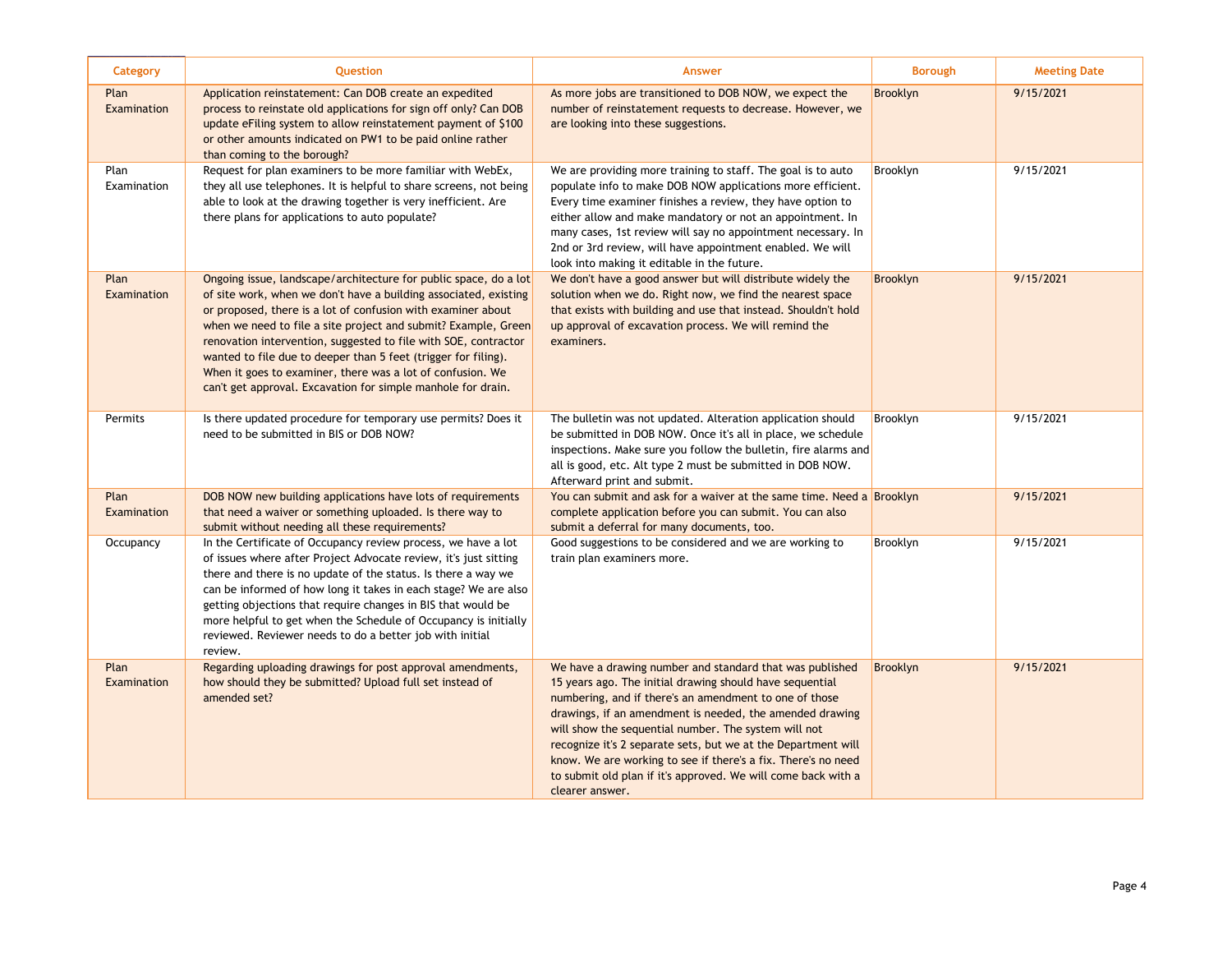| Category            | Question                                                                                                                                                                                                                                                                                                                                                                                                                                                                                                                                                                                                                                                  | <b>Answer</b>                                                                                                                                                                                                                                                                                                                                                                                                                                                                            | <b>Borough</b> | <b>Meeting Date</b> |
|---------------------|-----------------------------------------------------------------------------------------------------------------------------------------------------------------------------------------------------------------------------------------------------------------------------------------------------------------------------------------------------------------------------------------------------------------------------------------------------------------------------------------------------------------------------------------------------------------------------------------------------------------------------------------------------------|------------------------------------------------------------------------------------------------------------------------------------------------------------------------------------------------------------------------------------------------------------------------------------------------------------------------------------------------------------------------------------------------------------------------------------------------------------------------------------------|----------------|---------------------|
| Code                | Do you have to file for resurfacing a front stoop in a<br>brownstone building?                                                                                                                                                                                                                                                                                                                                                                                                                                                                                                                                                                            | Requirement for permit or work exempt from permit is<br>described in Administrative Code Section 28-105.4 (AC 28-<br>105.4) and the rules of the City Of New York Section 101-14 (1<br>RCNY 101-14). Depending on the extent or meaning of<br>"resurfacing", it is possible that such work may be considered<br>ordinary repair not requiring permit, unless, for example, it<br>requires structural modification. Please verify as a registered<br>design professional, based on scope. | Manhattan      | 9/22/2021           |
| Plan<br>Examination | I am a structural engineer and 2 expeditors have said that I<br>need to file the EA application because it can only be combined<br>with the FO work type. But prior to the recent DOB NOW<br>changes, we've not had to file Earthwork applications for<br>Foundation drawings (no underpinning scope is involved). What<br>additional responsibilities are we assuming as the EOR by filing<br>as the design applicant for the EA work type instead of the<br>geotechnical engineer? Is the intent of DOB, that the structural<br>engineer file EA work type combined or separated? To notify<br>DOB before excavation starts? Shouldn't geological file? | FO permit should allow for excavation, EA was intended for<br>digging only with no structural/foundation installed.                                                                                                                                                                                                                                                                                                                                                                      | Manhattan      | 9/22/2021           |
| Records             | Can I order microfilm for an entire block and lot online, pay for<br>it on line, and have the files emailed to me.                                                                                                                                                                                                                                                                                                                                                                                                                                                                                                                                        | Manhattan records require in-person request at 280<br>Broadway, 3rd floor, between the hours of 8:30 am and 2:00<br>pm on business days.                                                                                                                                                                                                                                                                                                                                                 | Manhattan      | 9/22/2021           |
| <b>Violations</b>   | How do I remove a partial SWO after the Certificate of<br>Correction has been submitted and approved?                                                                                                                                                                                                                                                                                                                                                                                                                                                                                                                                                     | Process to request rescission of SWO is described on DOB web<br>page: https://www1.nyc.gov/site/buildings/safety/swo.page.<br>It typically requires an appointment request filing with the<br>issuing enforcement unit (a link to that form is found here:<br>https://www1.nyc.gov/assets/buildings/pdf/bec-<br>appointment-request-construction.pdf).                                                                                                                                   | Manhattan      | 9/22/2021           |
| Plan<br>Examination | How do I self-certify an Alt 2 online?                                                                                                                                                                                                                                                                                                                                                                                                                                                                                                                                                                                                                    | All Alt2s are filed in DOB NOW as an Alteration job.<br>Professional certification is one of the options when the filing<br>is created. Visit the DOB NOW training page at<br>nyc.gov/dobnowtraining.                                                                                                                                                                                                                                                                                    | Manhattan      | 9/22/2021           |
| Occupancy           | A Temporary Certificate of Occupancy request was submitted<br>as a renewal with no change, but it was sent to Project<br>Advocate and BC/DBC review because of open requirements<br>that needed to be verified. Will this happen with every job that<br>has a required item list? One TCO had one simple required item<br>(e.g. to check section 9 in PW1). Item checked in DOB NOW but<br>not in BIS and then CO goes through extended review. e.g. job<br>121185029. Instead of going through full review, can it go<br>through QA review only?                                                                                                         | We are working to ensure that PAs and BC/DBCs check<br>carefully for these items during review. BC/DBC have the<br>option of approving where it won't have to be reviewed again<br>and can go straight to QA review. If there's an item entered<br>the first time, BC/DBC will resolve it. Project Advocates have<br>also been advised to follow that review process.                                                                                                                    | Manhattan      | 9/22/2021           |
| Occupancy           | Can extension emails be sent for jobs that have already been<br>issued a Temporary Certificate of Occupancy in DOB NOW?<br>Current policy is to only send extension emails to TCOs issued in<br>BIS that expired since the launch of Occupancy in DOB NOW but<br>have not been able to get a TCO in DOB NOW.                                                                                                                                                                                                                                                                                                                                              | Extension emails for 90 days are now being sent by request<br>only to Manhattan jobs that have been issued occupancy in<br>DOB NOW but are delayed because of the backlog of requests<br>pending Project Advocate review.                                                                                                                                                                                                                                                                | Manhattan      | 9/22/2021           |
| Plan<br>Examination | DOB NOW does not allow adding another fuel storage tank as an<br>amendment on a BE filing, required to be a subsequent filing.<br>Can it be changed to allow for this through a PAA? M00471952<br>e.g.                                                                                                                                                                                                                                                                                                                                                                                                                                                    | We are looking into accommodating this enhancement.                                                                                                                                                                                                                                                                                                                                                                                                                                      | Manhattan      | 9/22/2021           |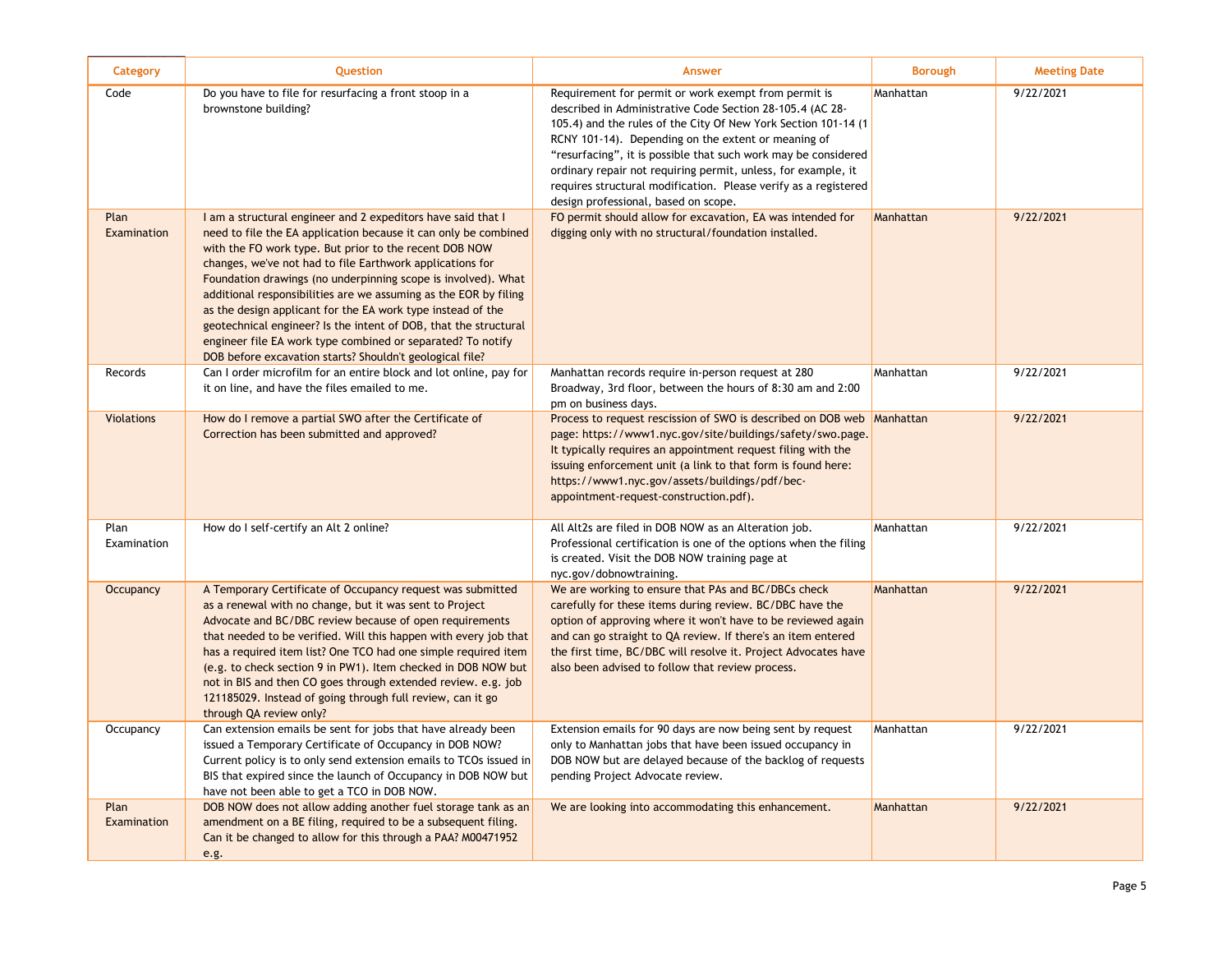| <b>Category</b>     | Question                                                                                                                                                                                                                                             | Answer                                                                                                                                                                                                                                                                                                                                                                                                                                                            | <b>Borough</b> | <b>Meeting Date</b> |
|---------------------|------------------------------------------------------------------------------------------------------------------------------------------------------------------------------------------------------------------------------------------------------|-------------------------------------------------------------------------------------------------------------------------------------------------------------------------------------------------------------------------------------------------------------------------------------------------------------------------------------------------------------------------------------------------------------------------------------------------------------------|----------------|---------------------|
| Plan<br>Examination | On a Boiler Equipment filing, can the option for underground be<br>changed to allow for entry of letters. Only option currently is<br>numerical values. Checking above ground is misleading.                                                         | Adding options to underground will be included in a future<br>DOB NOW update.                                                                                                                                                                                                                                                                                                                                                                                     | Manhattan      | 9/22/2021           |
| Plan<br>Examination | Could DOB NOW be updated so that for NB plumbing jobs, scope<br>of work, the dropdown menu does not need to be applied to<br>every floor, an easier way to select all the stories for the<br>floors.                                                 | Thank you for the suggestion. We are looking into<br>accommodating this enhancement to improve the user<br>interface.                                                                                                                                                                                                                                                                                                                                             | Manhattan      | 9/22/2021           |
| Plan<br>Examination | What is the current procedure to request waiver of prior to<br>Final C of O items if there is no change in bulk or floor area?<br>Can items such as TOPO stamp, verification of address, and<br>final survey be waived from the required items list? | Please refer to the required items reference guide that is<br>available from the Department's website by search. It<br>contains the conditions with which the waiver request may be<br>made on AI-1 submitted to<br>QueensPER11Appointments@buildings.nyc.gov. Final survey is<br>required for all CO applications and copy of surveys more than<br>two years old may be submitted for data entry receipt by<br>professionally certifying them as per OPPN #4/95. | Queens         | 9/29/2021           |
| <b>Violations</b>   | If illegal work is performed by the previous owner, if the new<br>owner files an application to legalize, can the new owner<br>request without penalty waiver?                                                                                       | At the time of permit issuance, a new owner or the<br>representative may request for the civil penalty waiver for<br>work without permit violations in DOB NOW: Build. A copy of<br>deed and the new owner's affidavit of no relations, interest or<br>benefit to the previous owner should be submitted as per 1<br><b>RCNY 102-04.</b>                                                                                                                          | Queens         | 9/29/2021           |
| Plan<br>Examination | What is the approval procedure for a professionally certified<br>Post Amendment Approval (PAA) fee exempt job filing?                                                                                                                                | Inform the Borough Director so the job can be put in<br>Disapproved status. Once the job is Disapproved, the<br>applicant should upload a signed and sealed PW1 via eSubmit<br>indicating "OK TO APPROVE doc#" on the front and section 24<br>of the PW1.                                                                                                                                                                                                         | Queens         | 9/29/2021           |
| Occupancy           | Is it possible to add the option of uploading additional<br>documents to the CO applications? The only upload option at<br>this time is the Checklist and some examiners ask for Al1's.                                                              | All documents should be uploaded in eSubmit. Plan examiners Queens<br>should not be asking for additional documents but if they are<br>required, upload with the checklist as one document.                                                                                                                                                                                                                                                                       |                | 9/29/2021           |
| Occupancy           | Why is Certificate of Occupancy Worksheet required when you<br>request a C of O in DOB NOW: Build - the form says "Complete"<br>this worksheet ONLY for Core & Shell or TCO - Initial or TCO<br>renewal with Change"-                                | The document appears on all request types but the system<br>does not require the document to be submitted.                                                                                                                                                                                                                                                                                                                                                        | Queens         | 9/29/2021           |
| Occupancy           | When a BIS application is ready for final C of O, and RA is no<br>longer accessible, can DOB staff assist in transferring Schedule<br>A into DOB NOW C of O platform?                                                                                | Anyone can enter the Schedule of Occupancy request in DOB<br>NOW; it does not need to be the RA of the original<br>application.                                                                                                                                                                                                                                                                                                                                   | Queens         | 9/29/2021           |
| Plan<br>Examination | How do I waive the Final Survey document?                                                                                                                                                                                                            | Currently the document is not waivable in DOB NOW but we<br>are working to change that. If it is a BIS job, submit a PER 11<br>form to request a waiver.                                                                                                                                                                                                                                                                                                          | <b>Queens</b>  | 9/29/2021           |
| Plan<br>Examination | What is the procedure to pay a re-examination fee?                                                                                                                                                                                                   | Submit a PER 11 form to request the amount that needs to be Queens<br>paid. The fee is 50% of the fiing fee. Then pay the fee in<br>person at a borough office.                                                                                                                                                                                                                                                                                                   |                | 9/29/2021           |
| Plan<br>Examination | We submitted a Final Survey and got an objection that we need The request needs to be submitted by an architectural engineer<br>to submit an Al1. Is there something specific we need to<br>provide?                                                 | to indiciate if what is built is different from construction. If it is<br>different than an amendment is needed. If it is not different<br>than it will be accepted. Final surveys undergo intensive review.                                                                                                                                                                                                                                                      | Queens         | 9/29/2021<br>Page 6 |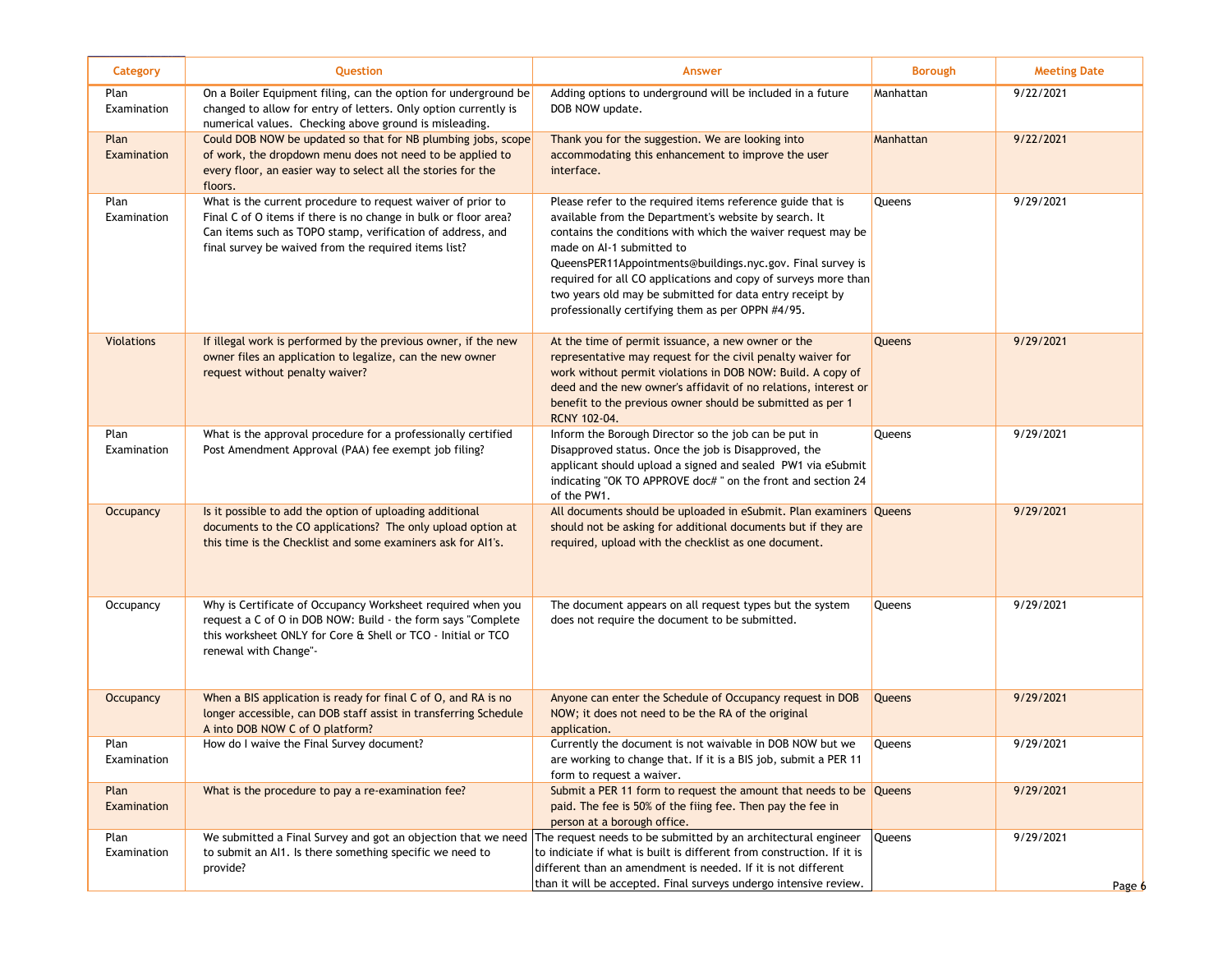| Category            | Question                                                                                                                                                                                                                                                                                                                                                                                                                                                                                                                                     | <b>Answer</b>                                                                                                                                                                                                                                                                                                                                                                                                                                                                                                                                             | <b>Borough</b>       | <b>Meeting Date</b> |
|---------------------|----------------------------------------------------------------------------------------------------------------------------------------------------------------------------------------------------------------------------------------------------------------------------------------------------------------------------------------------------------------------------------------------------------------------------------------------------------------------------------------------------------------------------------------------|-----------------------------------------------------------------------------------------------------------------------------------------------------------------------------------------------------------------------------------------------------------------------------------------------------------------------------------------------------------------------------------------------------------------------------------------------------------------------------------------------------------------------------------------------------------|----------------------|---------------------|
| Occupancy           | Backlog for both Certificates and Schedules of Occupancy.<br>Some go through quickly but some take 18+ calendar days                                                                                                                                                                                                                                                                                                                                                                                                                         | We are regularly publishing a Service Notice with current<br>service levels:<br>https://www1.nyc.gov/assets/buildings/pdf/occupancy_subm<br>issions_update14_sn.pdf. We are working to get more help in<br>the project advocate area.<br>We have a special team and train examiners working on it.                                                                                                                                                                                                                                                        | <b>Staten Island</b> | 10/1/2021           |
| Code                | Gas BBQ lines - once in a while an inspector will fail us if we<br>don't have a specific requirement. If something passes with no<br>comment and its wrong, you have to just resolve it. This is not<br>just a Staten Island issue, it is an issue in any borough with a<br>backyard and even dense city area.                                                                                                                                                                                                                               | We will make sure that staff follow the protocol. We are<br>considering publishing more specific guidelines about BBQ<br>installations.                                                                                                                                                                                                                                                                                                                                                                                                                   | Staten Island        | 10/1/2021           |
| Plan<br>Examination | DOB Process/Policy to obtain correct approved plans when DOB<br>sends the applicant the wrong plans. (i.e. from a different<br>applicant)                                                                                                                                                                                                                                                                                                                                                                                                    | Submit a request to the help form: www.nyc.gov/dobhelp.<br>Customer service will follow up with the plan examiner or QA<br>Admin to get the plans corrected.                                                                                                                                                                                                                                                                                                                                                                                              | <b>Staten Island</b> | 10/1/2021           |
| Plan<br>Examination | Adding the file name for "Other Documents" in the Additional<br>Supporting Documents section in DOB NOW: Build. Also add<br>these documents as required for New Building filings:<br>Site Survey: Initial<br><b>BPP Filing</b><br>BSA/CPC Approval<br><b>DEC</b> Permit                                                                                                                                                                                                                                                                      | We are working on a system enhancement to allow better<br>naming of documents in the Additional Supporting Documents<br>section. We are also considering adding Site Survey: Initial<br>and BPP Filing as required documents for New Buildings in<br>DOB NOW. In DOB NOW, there is a question on the PW1 to<br>provide the BSA or CPC Calendar Numbers, no document is<br>required but can be uploaded in the Additional Supporting<br>Documents if necessary. A DEC Permit is also optional and can<br>be uploaded as an Additional Supporting Document. | Staten Island        | 10/1/2021           |
| Plan<br>Examination | Applicants receive error messages when filing through the HUB<br>full service and self service which prevent the application from<br>being created. The error messages contain requests for<br>submission of items required for approval or even permit.                                                                                                                                                                                                                                                                                     | Jobs are not being filed like this any more. When jobs could<br>be filed in eFiling, these items were required for all filings.                                                                                                                                                                                                                                                                                                                                                                                                                           | <b>Staten Island</b> | 10/1/2021           |
| Plan<br>Examination | Is there a way to submit documents prior to approval rather<br>than having to submit all documents on a filing on first<br>submission.                                                                                                                                                                                                                                                                                                                                                                                                       | There is a difference between required for filling and<br>required prior to approval; we are looking into adding this<br>enhancement.                                                                                                                                                                                                                                                                                                                                                                                                                     | Staten Island        | 10/1/2021           |
| Zoning              | We request that the BIS Unit issue new TBINS for all proposed<br>new buildings, versus forcing an applicant to file a future new<br>building under: An existing BIN for an existing building; An<br>existing BIN for an existing building with a tax lot number that<br>is contrary to the tentative lot number issued by DOF; or an<br>existing BIN for an existing building with an address that is<br>contrary to the tentative address issued by the respective<br>Borough President's Topo Department. (Stanley Krebushevski<br>$AIA$ ) | The current process remains in BIS until the property<br>profile/BIN process is upgraded to a new system. We<br>understand the concerns and will provide a better solution at<br>a later time.                                                                                                                                                                                                                                                                                                                                                            | <b>Staten Island</b> | 10/1/2021           |
| Permits             | Waiver of non-required, auto-populated items on the BSCAN<br>List of required Items, specifically PROJECT SPECIFIC GL<br>INSURANCE for detached garages accessory to one and two<br>family residences:                                                                                                                                                                                                                                                                                                                                       | Plan examiners have been instructed to waive the<br>requirement. Borough staff will accept a print out of the<br>Project Specific General Liability Insurance Tool page that<br>indicates PGL insurance is not required for professionally<br>certified applications.                                                                                                                                                                                                                                                                                     | <b>Staten Island</b> | 10/1/2021           |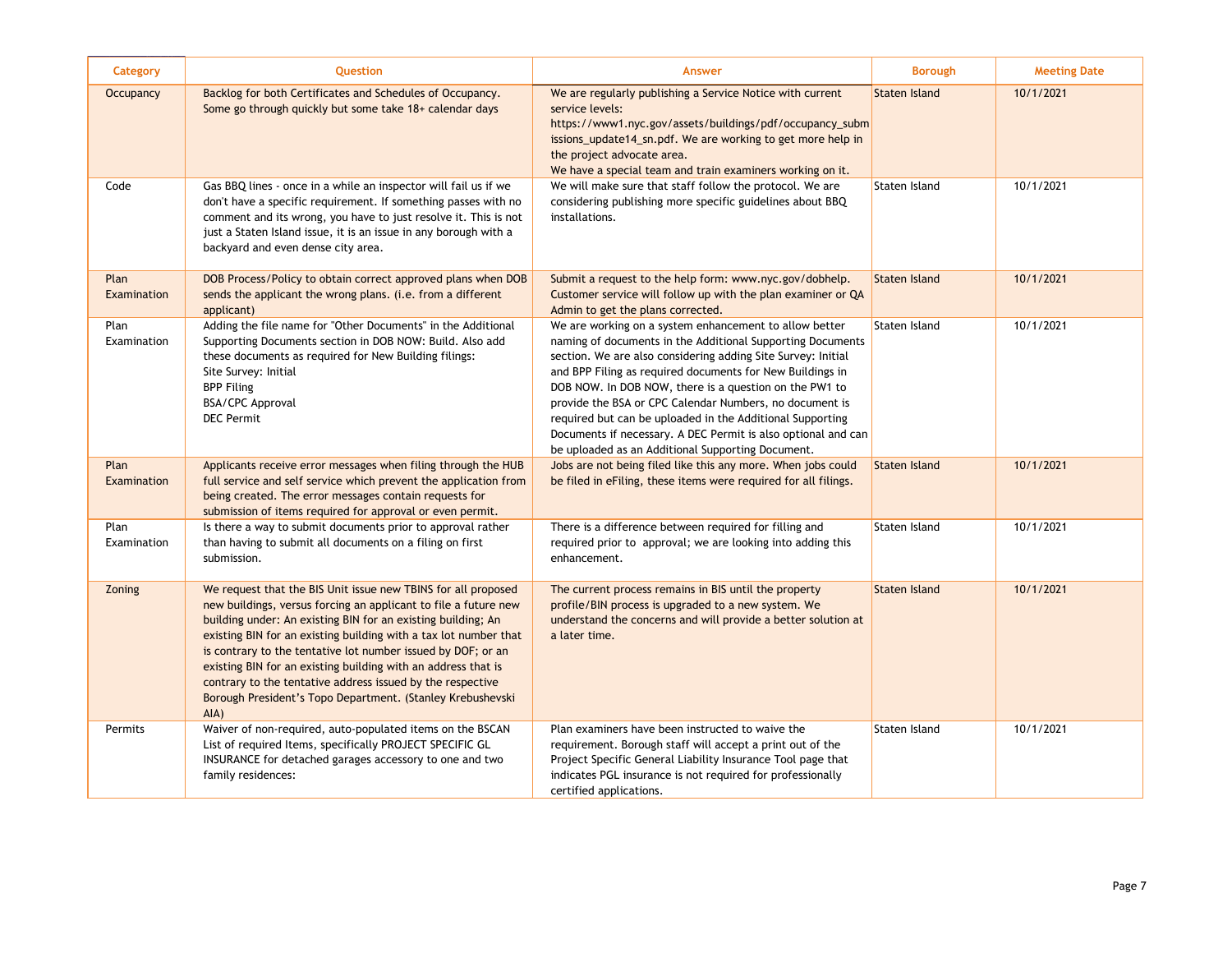| Category            | Question                                                                                                                                                                                                                                                                                                                                                                                                                                                                                                       | <b>Answer</b>                                                                                                                                                                                                                                                                                                                                                                                                                                                                                                                                                                                                                                                                                         | <b>Borough</b>       | <b>Meeting Date</b> |
|---------------------|----------------------------------------------------------------------------------------------------------------------------------------------------------------------------------------------------------------------------------------------------------------------------------------------------------------------------------------------------------------------------------------------------------------------------------------------------------------------------------------------------------------|-------------------------------------------------------------------------------------------------------------------------------------------------------------------------------------------------------------------------------------------------------------------------------------------------------------------------------------------------------------------------------------------------------------------------------------------------------------------------------------------------------------------------------------------------------------------------------------------------------------------------------------------------------------------------------------------------------|----------------------|---------------------|
| Plan<br>Examination | Submission of PAA plans - if you have a PAA 10 drawings and 5<br>are being amended, how do you submit the plans?                                                                                                                                                                                                                                                                                                                                                                                               | Currently the whole plan set needs to be submitted again. The Staten Island<br>new plans designated as .01 and the approved/unchanged<br>plans submitted as .00 with the stamp. An enhancement is<br>being implemented soon to allow for only the amended plans<br>to be submitted.                                                                                                                                                                                                                                                                                                                                                                                                                   |                      | 10/1/2021           |
| Violations          | Filing procedure to legalize work without a permit for 3/4<br>bathroom and partitions in a cellar where a violation has not<br>been issued                                                                                                                                                                                                                                                                                                                                                                     | Legalizing a $\frac{3}{4}$ bathroom in the cellar of a one or two-family<br>dwelling will require the applicant to pay a legalization fee.<br>All other requirements for the bathroom in cellar apply<br>including bb-2011-001. Legalization fee is calculated<br>according to 1 RCNY 102-04. The plumbing sign-off for this<br>type of work may get complicated. Since there cannot be a<br>roughing inspection (the work is already completed), the PL<br>inspectors may require a camera inspection. Camera<br>inspection requests must go through the BC office.                                                                                                                                  | Staten Island        | 10/1/2021           |
| Plan<br>Examination | Is an applicant of record required for reinstatements and<br>withdrawals?                                                                                                                                                                                                                                                                                                                                                                                                                                      | Change of ownership in BIS is by post approval amendment,<br>requires the applicant of record. Every reinstatment requires<br>the applicant. You need the owner and applicant for<br>reinstatment and withdrawals. If the job has no permit then<br>we need the applicant involved.                                                                                                                                                                                                                                                                                                                                                                                                                   | <b>Staten Island</b> | 10/1/2021           |
| Violations          | Why can't a letter of completion be processed if outstanding<br>civil penalties are on a property? Bronx is the only borough that<br>does this, please explain why.                                                                                                                                                                                                                                                                                                                                            | In general, civil penalties are not considered for LOC, but<br>needed for TCO and FCO.                                                                                                                                                                                                                                                                                                                                                                                                                                                                                                                                                                                                                | <b>Bronx</b>         | 10/6/2021           |
| <b>Violations</b>   | What is the process to submit an L2 for BIS jobs (Initial permit<br>$\alpha$ renewal)                                                                                                                                                                                                                                                                                                                                                                                                                          | If there is an L2, the PW2 first needs to be dropped off at the $\vert$ Bronx<br>borough office. Once the permit is In Process in BIS, an L2<br>request can be submitted in DOB NOW: BIS Options. After the<br>L2 is approved, drop off a PW2 again at the borough office so<br>the permit can be processed. This process is for both initial<br>permits and permit renewals. Permit renewals with an L2 are<br>considered a permit renewal with change and must be<br>dropped off at a borough office.<br>To find out a civil penalty amount for a BIS job, submit a<br>PER11 form to request a fee adjustment. L2 requests for<br>codes LEG, SAPW, SWBC and SWOE cannot be submitted in<br>DOB NOW. |                      | 10/6/2021           |
| DOB NOW             | BIS has more search capabilities, 29 different search<br>capabilities. The application search was very helpful. Is DOB<br>going to incorporate these search capabilities?                                                                                                                                                                                                                                                                                                                                      | We understand that DOB NOW does not currently have many<br>of these search capabilites. Enhancements are being made<br>continuously, and we appreciate the feedback as we work to<br>provide this functionality.                                                                                                                                                                                                                                                                                                                                                                                                                                                                                      | <b>Bronx</b>         | 10/6/2021           |
| Plan<br>Examination | Legalization without violation - bathroom legalization in 1<br>bedroom homes where the plumbing aspect hasn't received a<br>violation. In BIS we can do as an Alt. How do we file GC, is it<br>still through BIS? Or do we do DOB NOW GC? We don't need<br>mechanical, just GC and plumbing. Both fall under legalization.<br>Person is selling the home, they bought the home, meets all<br>requirement for 3/4 bathroom, we are trying to legalize it,<br>work is already done, have not received violation. | File an alteration GC in DOB NOW as a legalization and then<br>file the plumbing as a subsequent filing. More follow up will<br>be provided after an internal discussion about this issue.                                                                                                                                                                                                                                                                                                                                                                                                                                                                                                            | <b>Bronx</b>         | 10/6/2021           |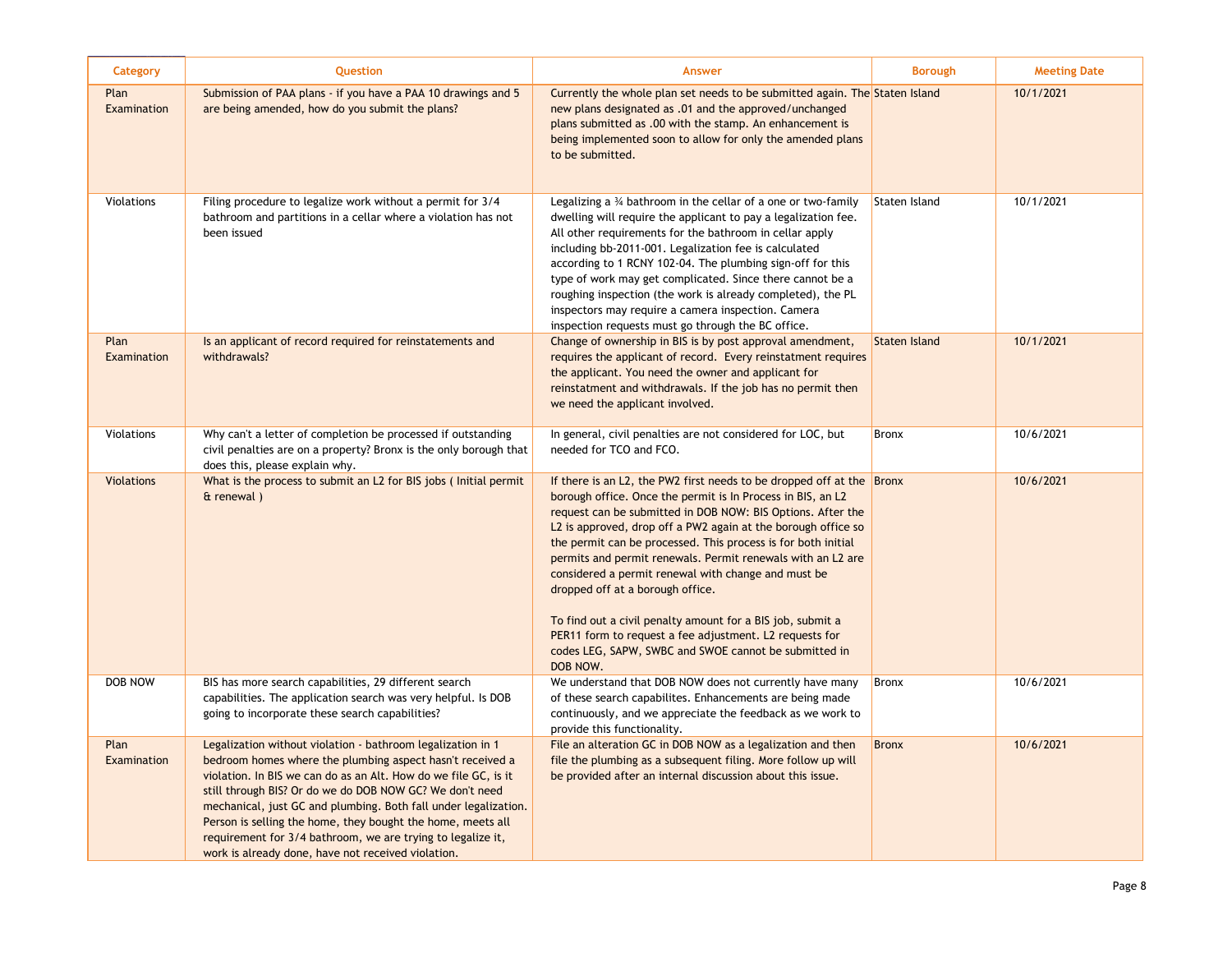| Category            | <b>Ouestion</b>                                                                                                                                                                                                                                                                                                                                                                                                                  | <b>Answer</b>                                                                                                                                                                                                                                                                                                                                                                                                                                  | <b>Borough</b> | <b>Meeting Date</b> |
|---------------------|----------------------------------------------------------------------------------------------------------------------------------------------------------------------------------------------------------------------------------------------------------------------------------------------------------------------------------------------------------------------------------------------------------------------------------|------------------------------------------------------------------------------------------------------------------------------------------------------------------------------------------------------------------------------------------------------------------------------------------------------------------------------------------------------------------------------------------------------------------------------------------------|----------------|---------------------|
| Plan<br>Examination | Plumbing application that includes sprinkler with less than 30<br>heads, we don't have option to add sprinkler, special inspection<br>item.                                                                                                                                                                                                                                                                                      | A system update is being made to add the Sprinkler Systems<br>Technical Report as optional for Plumbing filings.                                                                                                                                                                                                                                                                                                                               | <b>Bronx</b>   | 10/6/2021           |
| Plan<br>Examination | Are there planned system updates to allow multiple concrete<br>producers on one filing?                                                                                                                                                                                                                                                                                                                                          | We are considering this as a future system enhancement.                                                                                                                                                                                                                                                                                                                                                                                        | Brooklyn       | 10/13/2021          |
| Site safety         | Concrete Safety Manager is coming up as a requirement if we<br>click that the building has more than 2,000 cubic yards of<br>concrete. We are looking for clarification on this as Concrete<br>Safety Manager is in BC 3310.9.1. And the entire chapter 3310<br>is for Major Buildings only as defined in section 3302. There are<br>buildings that are not a Major Building but has more than 2,000.<br>Should CSM be required? | The question on the PW2 is being changed to say "Does your<br>approved work include 2,000 cubic yards or more of concrete<br>at a major building?                                                                                                                                                                                                                                                                                              | Brooklyn       | 10/13/2021          |
| Plan<br>Examination | Can we change a job from Non-D14 to D14 status after<br>approval?                                                                                                                                                                                                                                                                                                                                                                | In DOB NOW, a PAA can be submitted to change the selection $\sqrt{\frac{B}{2}}$ Brooklyn<br>of who will perform the final inspection (DOB or RDP). For BIS<br>jobs, if the application was filed after the effective date of<br>Buildings Bulletin 2018-008, and for a work type now required<br>to be final inspected by the applicant, the Department will no<br>longer perform the final inspection. The applicant must re-file<br>the job. |                | 10/13/2021          |
| Site safety         | Does Local Law 196 of 2017 require every non-licensed staff<br>member (project managers/interior designers) who attends<br>construction site visits (where there is a superintendent<br>requirement) to have 40 hours of OHSA training or else the firm<br>will be fined?                                                                                                                                                        | Project managers and consultants do not need to have safety<br>training. Local Law 196 training requirements are for<br>construction workers at a site that is required to designate a<br>Construction Superintendent, Site Safety Coordinator or Site<br>Safety Manager. See the Site Safety Training FAQs for more<br>information: https://www1.nyc.gov/site/buildings/safety/sst-<br>frequently-asked-questions.page                        | Brooklyn       | 10/13/2021          |
| <b>Violations</b>   | Please provide more information on the local law regarding<br><b>Property Owners with ECB Fines</b>                                                                                                                                                                                                                                                                                                                              | New Homeowner Relief Program:<br>https://www1.nyc.gov/assets/buildings/pdf/homeowner_relief_<br>program sn.pdf                                                                                                                                                                                                                                                                                                                                 | Brooklyn       | 10/13/2021          |
| Plan<br>Examination | We are replacing an existing fire escape balcony on a multiple<br>dwelling. We know we need to prepare a TPP for this work,<br>what is the protocol? Any codes that we need to look into it?<br>Would it be better if we repair it?                                                                                                                                                                                              | There is no protocol, unusual work being proposed. Chapter 10,<br>of building code. Removing this fire escape you obviously<br>discontinue egress so you need to come up with a proposal unless<br>you're vacating the people for this fire escape. Stairs, towers and<br>fireguards. CCD1 request hopefully if it is approved. Good start<br>would be to submit CCD1.                                                                         | Brooklyn       | 10/13/2021          |
| Plan<br>Examination | Who is the current chief in the borough?                                                                                                                                                                                                                                                                                                                                                                                         | Sophia Hairston is the new Chief Plan Examiner in Brooklyn.                                                                                                                                                                                                                                                                                                                                                                                    | Brooklyn       | 10/13/2021          |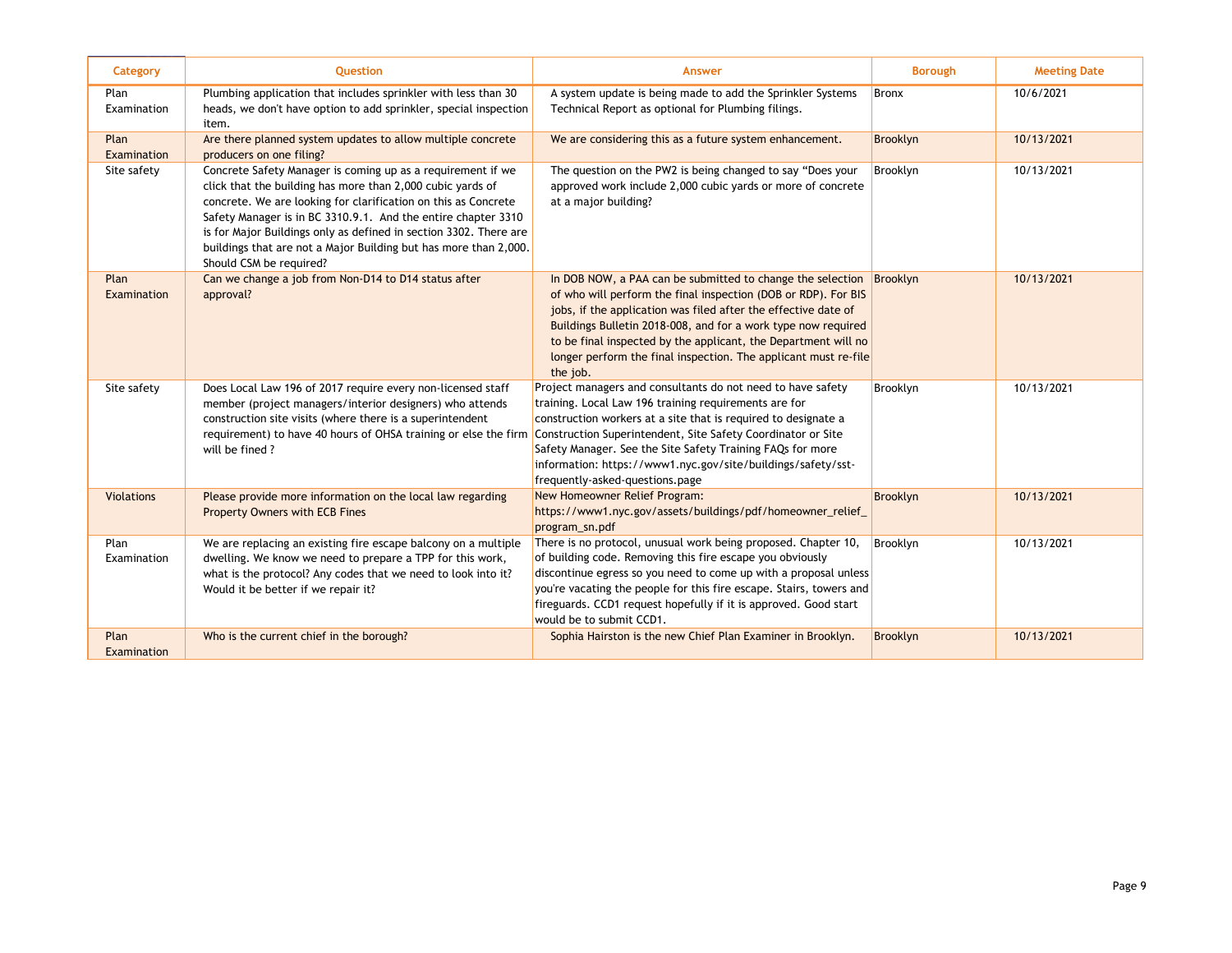| <b>Category</b>  | <b>Question</b>                                                                                                                                                                                                                                                                                                                                                                                                                                                                                                                                                                                                                                                                                                                                                                                                                                                                                                                                                                                                                                                                                                                                                                                                                                                                                                                                          | <b>Answer</b>                                                                                                                                                                                                                                                                                                                                                                                                                                                                                                                                                                                                                                                                                                                                                                                                                  | <b>Borough</b> | <b>Meeting Date</b> |
|------------------|----------------------------------------------------------------------------------------------------------------------------------------------------------------------------------------------------------------------------------------------------------------------------------------------------------------------------------------------------------------------------------------------------------------------------------------------------------------------------------------------------------------------------------------------------------------------------------------------------------------------------------------------------------------------------------------------------------------------------------------------------------------------------------------------------------------------------------------------------------------------------------------------------------------------------------------------------------------------------------------------------------------------------------------------------------------------------------------------------------------------------------------------------------------------------------------------------------------------------------------------------------------------------------------------------------------------------------------------------------|--------------------------------------------------------------------------------------------------------------------------------------------------------------------------------------------------------------------------------------------------------------------------------------------------------------------------------------------------------------------------------------------------------------------------------------------------------------------------------------------------------------------------------------------------------------------------------------------------------------------------------------------------------------------------------------------------------------------------------------------------------------------------------------------------------------------------------|----------------|---------------------|
| Zoning           | Do the NYC Zoning Resolution, Building Code, and DOB have<br>jurisdiction over foreign consulates, missions, embassies in<br>NYC?<br>The 24 story Manhattan apartment building (R10) I live in shares<br>a zoning lot with an existing five story Community Facility<br>building. In 1972 when the apartment building was developed,<br>the owner of the CF building sold its air rights to the developer,<br>who used every square inch. The terms were specified in a<br>recorded Zoning Lot Development Agreement (ZLDA), which<br>clearly limited any development of the CF building to the<br>existing building envelope. The project was also subject of a<br>BS&A variance in connection with a non-complying bonused<br>"Arcade." The building is currently in process of being sold by<br>its owner to an unspecified party. Based on its midtown<br>location, there is a decent chance that the buyer could be a<br>foreign government. Any expansion of the envelope of the CF<br>or building envelope would negatively impact the apartment<br>building (and violate the ZLDA).<br>Hence the question, can a foreign government side-step the<br>NYC zoning use or bulk regs, DOB filing process, or the ZLDA.<br>Would ther be any reasonable basis on which to go back to the<br>BS&A, and/or go back to the BS&A on any reasonable basis? | Refer to Departmental Technical Policy and Procedure Notice Manhattan<br>No. 5 of 1994<br>(https://www1.nyc.gov/assets/buildings/ppn/tppn594.pdf).<br>TPPN 5/94 states in part: The use, alteration and the<br>construction of real property by foreign governments is<br>subject to compliance with the applicable zoning and building<br>laws of the City of New York. Prior to approval by the<br>Department of Buildings, these applications (such as for a<br>U.N. Mission, a consulate general or official residences for<br>diplomatic personnel) must include a "Letter of No Objection"<br>from the Office of Foreign Missions of the United States<br>Department of State. The remainder of the question is<br>hypothetical, so this Department would need specifics in a<br>filed application for further analysis. |                | 10/20/2021          |
| <b>Occupancy</b> | How do you apply for a TCO for a residential floor "less hoist<br>line apartment" in DOB NOW? In BIS, when you prepared the<br>PW7, you would write (for example) "10th Floor Entire Less<br>Hoist Line Apartment." What is the new procedure for this in<br>DOB NOW?                                                                                                                                                                                                                                                                                                                                                                                                                                                                                                                                                                                                                                                                                                                                                                                                                                                                                                                                                                                                                                                                                    | From the DOB NOW FAQs: If a hoist exclusion is indicated on a<br>TCO in BIS, the Schedule A from BIS (not the TCO) should be used<br>to create the Schedule of Occupancy in DOB NOW so that the full<br>number of apartments on the floor are listed. The applicant<br>should not add floor level restrictions/exceptions on the JSO for<br>existing or proposed fields. Information about exclusions that are<br>not on the BSO can be included in the comments field of the CO<br>request. When the CO request is submitted, the project advocate<br>will review the last issued TCO and apply any exclusions                                                                                                                                                                                                                | Manhattan      | 10/20/2021          |
| Zoning           | Appendix D, building restrictions in fire district<br>D102.2.5 R-1 and R-2 occupancies. No building or space<br>classified in occupancy group R-1 or R-2 may be located on a lot<br>containing a building classified in construction type IIB, VA or<br>VB.                                                                                                                                                                                                                                                                                                                                                                                                                                                                                                                                                                                                                                                                                                                                                                                                                                                                                                                                                                                                                                                                                              | Zoning lot is tax lot in code; tax lots need to be maintained<br>separately.                                                                                                                                                                                                                                                                                                                                                                                                                                                                                                                                                                                                                                                                                                                                                   | Manhattan      | 10/20/2021          |
| Code             | BC-1206.2.1 Rear yard access for multiple dwellings. For<br>multiple<br>dwellings, there shall be direct access from the street to<br>every rear yard<br>through a noncombustible 2-hour fire-resistance-rated passage<br>either in a<br>direct line or through a court, except that the passage may be                                                                                                                                                                                                                                                                                                                                                                                                                                                                                                                                                                                                                                                                                                                                                                                                                                                                                                                                                                                                                                                  | Per Building Code and Zoning Resolution definitions, a rear<br>yard is a type of yard, and such definitions indicate the level<br>of yard is from grade. Reference of BC 1206.2.1 to multiple<br>dwellings indicate reference to MDL. MDL definition of rear<br>yard does not indicate restriction as to lower level of yard,<br>only that it is between the rear lot line and the rear wall of<br>the dwelling. A multiple dwelling by definition may not be an                                                                                                                                                                                                                                                                                                                                                               | Manhattan      | 10/20/2021          |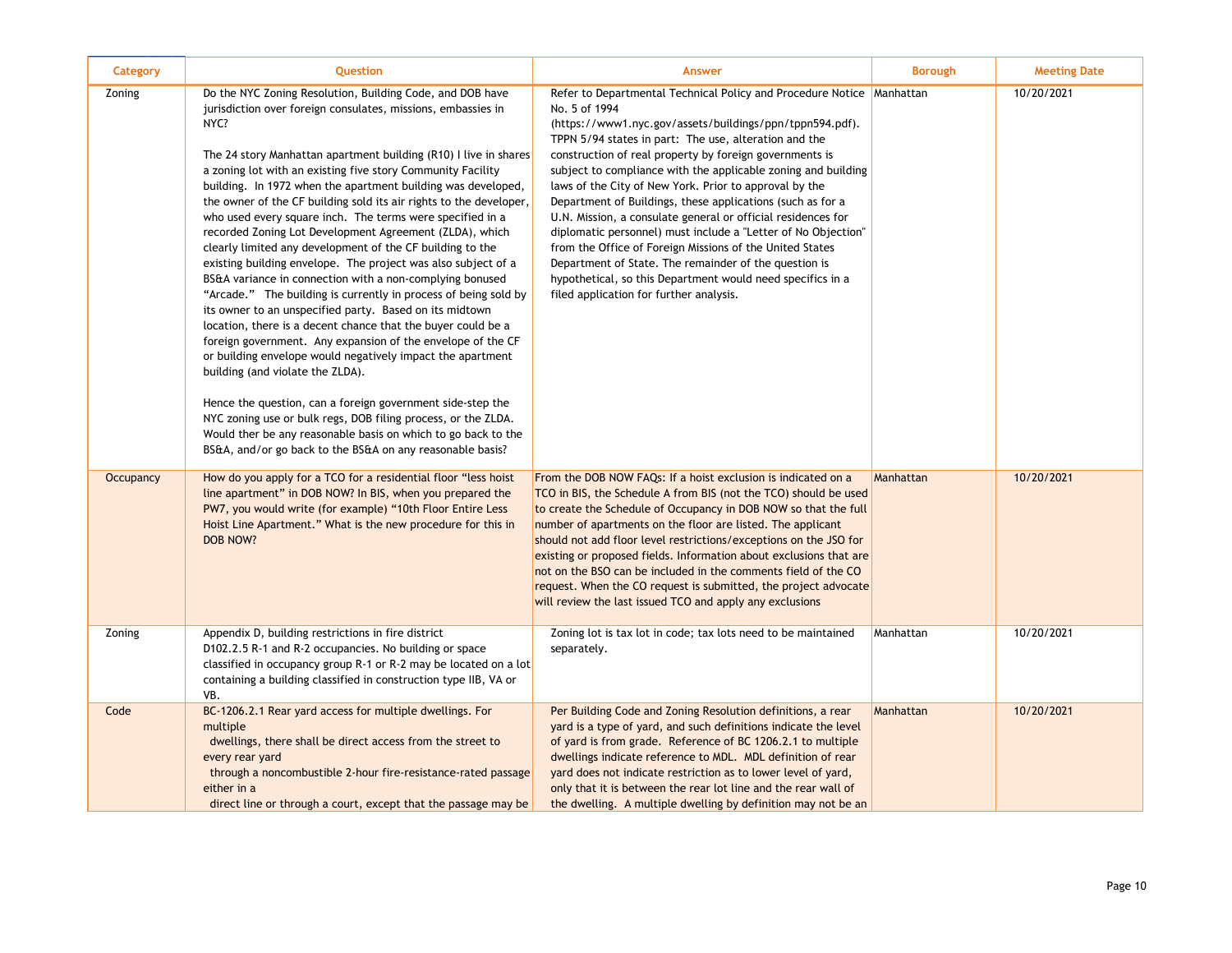| Category            | Question                                                                                                                                                                                                                                                                                                                                                                                                                                                                                                                                                                                                                                                                                         | <b>Answer</b>                                                                                                                                                                                                                                                                                                                                                                                                                                                                                                                         | <b>Borough</b> | <b>Meeting Date</b> |
|---------------------|--------------------------------------------------------------------------------------------------------------------------------------------------------------------------------------------------------------------------------------------------------------------------------------------------------------------------------------------------------------------------------------------------------------------------------------------------------------------------------------------------------------------------------------------------------------------------------------------------------------------------------------------------------------------------------------------------|---------------------------------------------------------------------------------------------------------------------------------------------------------------------------------------------------------------------------------------------------------------------------------------------------------------------------------------------------------------------------------------------------------------------------------------------------------------------------------------------------------------------------------------|----------------|---------------------|
| Violations          | We filed a facade repair application due to a ECB violation.<br>Part of the work is directly on top of the adjacent property's<br>roof. The adj. neighbor refused provide access unless we agree<br>to remove and rebuild their wall which is not part of the party<br>wall (the wall is completely within their property). We have<br>spoke to Facade and Const. Div. regarding this issue, but both<br>Div. only told us to we have to provide other means and<br>methods to perform the repair work. Now that the building is<br>due for Cycle 9 filing, we are still unable to complete the work.<br>Is there any suggestion for the DOB? Any code to force the<br>neighbor to grant access? | Per BC 3309.10 (Protection of roofs), work must be done<br>properly. Code also says if neighbor's property access is<br>required, they can work an agreement. Code says also you can<br>go to judge to order access. Court in NYC that grants those<br>hearings, with experience in building access agreements. DOB<br>not involved in agreements. Failing to do necessary<br>maintenance is violation, and we are oblilgated to file<br>violation notices. If can't work out with neighbor need to go<br>through civil court system. | Manhattan      | 10/20/2021          |
| Plan<br>Examination | Periodically I review applications on buildings managed and<br>come across one where engineer signed work on building, but<br>also signed in as owner of building. Not sure if engineer was<br>authorized to sign for the mechanical work. I, as owner, usually<br>handle the owner portion of filing. Person working with tenants<br>was unaware. Possible that tenant hired someone else who<br>declared themselves as owner.                                                                                                                                                                                                                                                                  | DOB takes applications, and party that signs as owner, we<br>accept as owner. Per admin code, if owner gives us<br>information after proving they are owner, and provides<br>evidence did not authorize, we will pursue. If owner of<br>building did not authorize and not ok with it, can notify<br>borough comissioner's office and we will take action. Can be<br>letter notorized showing establishment of ownership.                                                                                                             | Manhattan      | 10/20/2021          |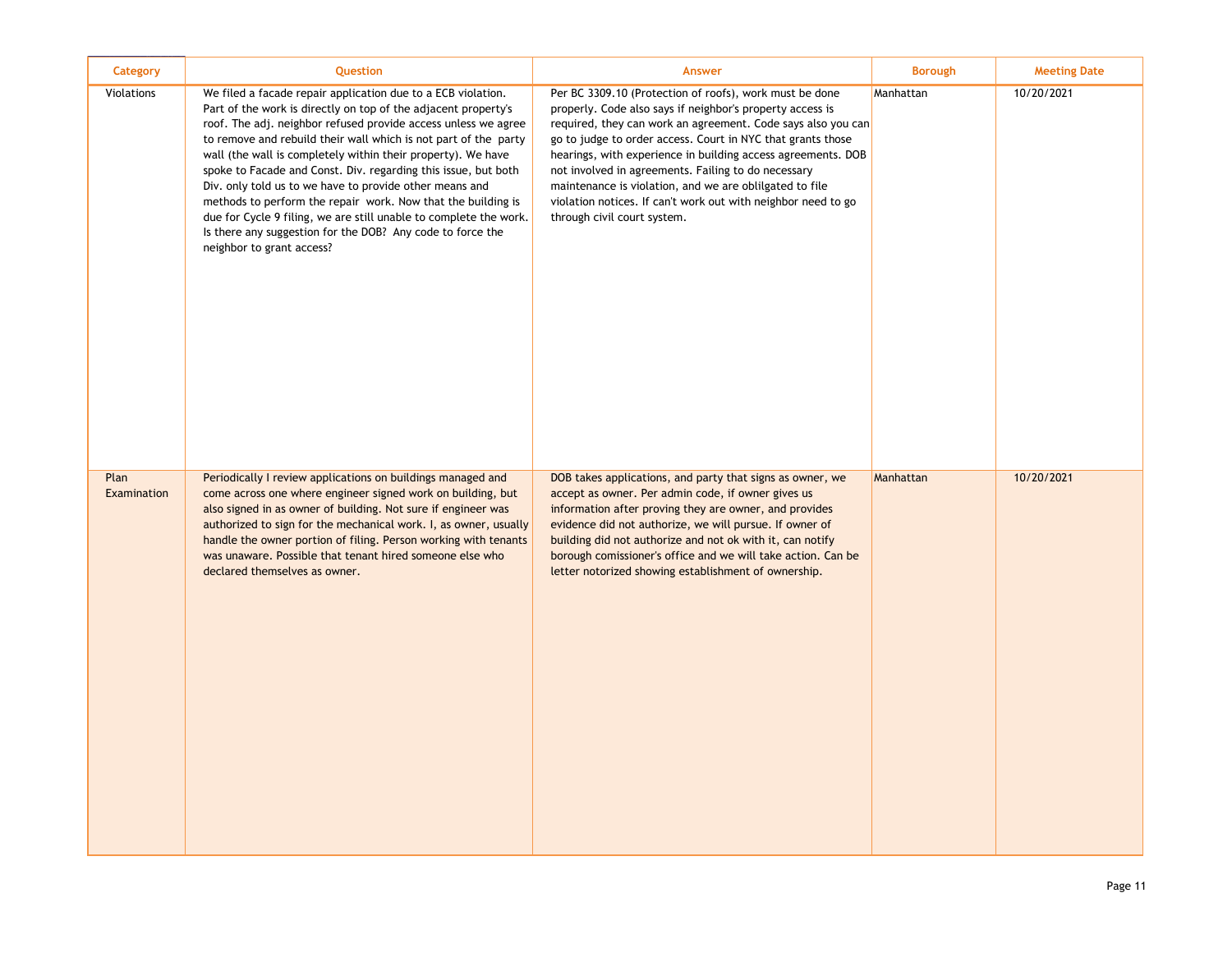| Category            | <b>Question</b>                                                                                                                                                                                                                                                                                                                                                                                                        | <b>Answer</b>                                                                                                                                                                                                                                                                                                                                                                                                                                                                                                     | <b>Borough</b> | <b>Meeting Date</b> |
|---------------------|------------------------------------------------------------------------------------------------------------------------------------------------------------------------------------------------------------------------------------------------------------------------------------------------------------------------------------------------------------------------------------------------------------------------|-------------------------------------------------------------------------------------------------------------------------------------------------------------------------------------------------------------------------------------------------------------------------------------------------------------------------------------------------------------------------------------------------------------------------------------------------------------------------------------------------------------------|----------------|---------------------|
| Occupancy           | For the Certificate of Occupancy process, jobs that are phased<br>e.g. NB where TCO just part of building. For example, sprinkler<br>standpipe application, floors inspected are required for TCO.<br>We would submit partial TR1 for sprinkler etc. but are unable<br>to do this in DOB NOW, where inspector scope of work is for<br>partial, but only have application for all floors. How do we do<br>partial TR1s? | An engineering report is needed that indicates floors are ok<br>for occupancy. There are no partial TR1s in DOB NOW. More<br>guidance will be posted on this.                                                                                                                                                                                                                                                                                                                                                     | Manhattan      | 10/20/2021          |
| Plan<br>Examination | Do all FDNY fire alarm applications that were approved in BIS<br>need to be superseded by a new application?                                                                                                                                                                                                                                                                                                           | If a new application is filed at FDNY with a new applicant, the Manhattan<br>old application needs to be withdrawn in BIS. If the fire alarm<br>application was not permitted it can be withdrawn without<br>FDNY and DOB Borough Commissioner approval. If the firm<br>alarm application was permitted, a FA withdrawal request<br>must be submitted to FDNY. If approved, FDNY will issue a<br>Letter of Recommendation. Submit a PER11 to the Borough The work without permit permany is paid once on the work |                | 10/20/2021          |
| Violations          | Civil penalty for work without permit requested to be paid<br>under multiple applications - clarification requested.                                                                                                                                                                                                                                                                                                   | type that the violation was for. If the violation was for various<br>work types, then the civil penalty is broken down and charged<br>on that specific work type's filing fee. The legalization fee<br>should be paid on the initial filing only. Include in the<br>comments of any subsequent filings that the legalization fee<br>was paid on the initial filing. If the scope includes work that                                                                                                               | Manhattan      | 10/20/2021          |
| Occupancy           | In the Certificate of Occupancy process, when should an<br>appointment with the Project Advocate be made?                                                                                                                                                                                                                                                                                                              | If an application for CO requires review of open applications or<br>unresolved violations, form PER20 may be submitted for<br>appointment with a project advocate. Otherwise, please resolve<br>objections in the objection/response portal in the DOB NOW<br>application.                                                                                                                                                                                                                                        | Manhattan      | 10/21/2021          |
| Plan<br>Examination | New superseding applicant requirement. Is this a new<br>procedure? Would like to discuss.                                                                                                                                                                                                                                                                                                                              | There is no change in the procedures. The DOB NOW training<br>page at www.nyc.gov/dobnowtraining has FAQs and a training<br>presentation for the procedure in DOB NOW. For BIS jobs, only<br>when the previous applicant has withdrawn and job is on HOLD -<br>reach out to the Borough Commissioner's Office to lift the HOLD<br>to file a PAA to supersede applicant. If the job has an audit<br>related to it, instructions can be given on case by case basis.                                                | Manhattan      | 10/21/2021          |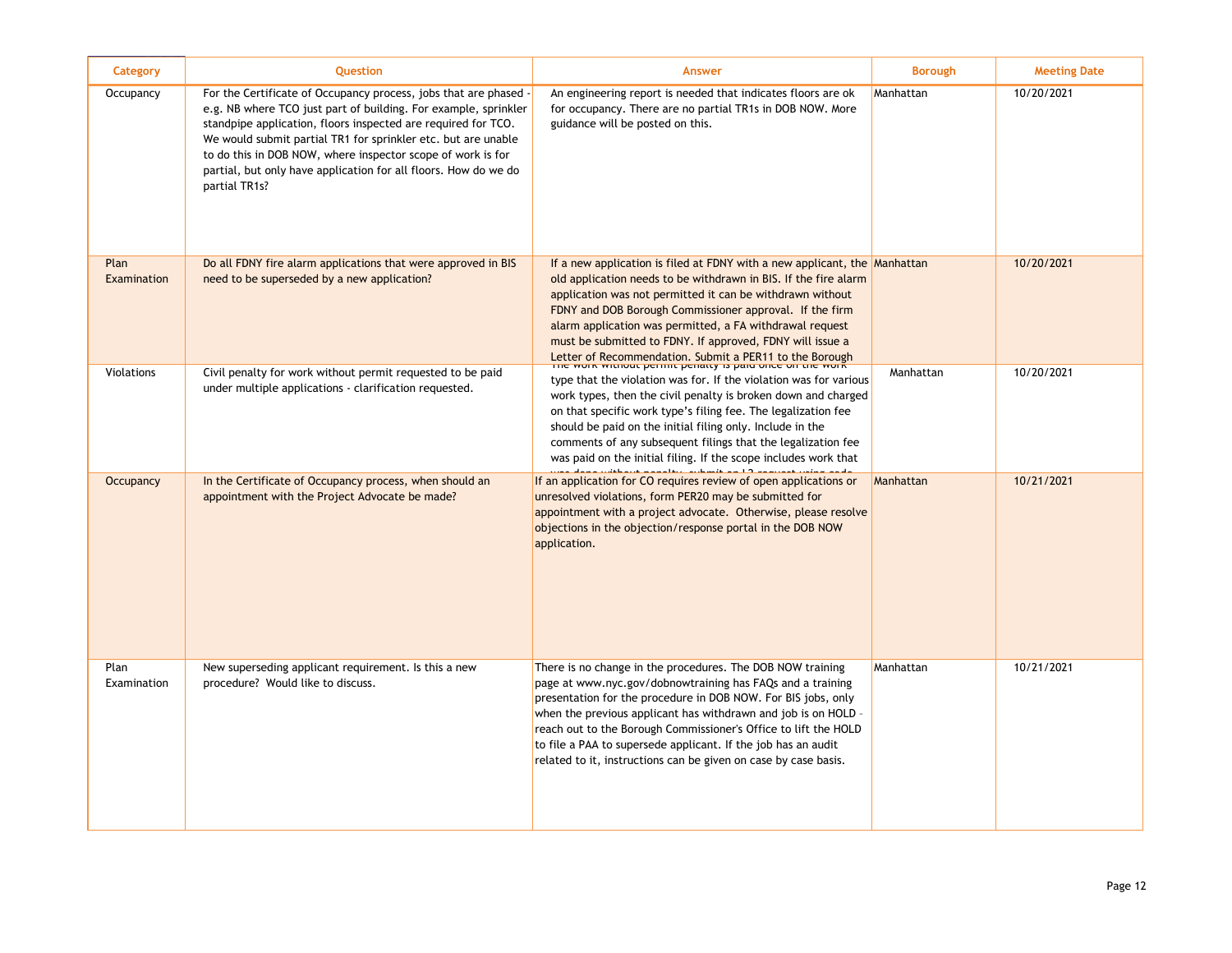| Category                  | Question                                                                                                                                                                                                                                                                                                                                                                                                                              | <b>Answer</b>                                                                                                                                                                                                                                                                                                                                                                                                                                                                                 | <b>Borough</b>       | <b>Meeting Date</b> |
|---------------------------|---------------------------------------------------------------------------------------------------------------------------------------------------------------------------------------------------------------------------------------------------------------------------------------------------------------------------------------------------------------------------------------------------------------------------------------|-----------------------------------------------------------------------------------------------------------------------------------------------------------------------------------------------------------------------------------------------------------------------------------------------------------------------------------------------------------------------------------------------------------------------------------------------------------------------------------------------|----------------------|---------------------|
| <b>Occupancy</b>          | If we are filing change of use for one floor within a building, do<br>we only need to close out or withdraw all open applications<br>associated with the particular floor that we are working on, or<br>we have to clear out all open applications within the building?                                                                                                                                                               | For a temporary certificate of occupancy, only applications<br>associated with the particular floor that is being worked on<br>need to be closed out or withdrawn. For the final certificate<br>of occupancy, all open applications have to be resolved with<br>exceptions as per the Buildings Bulletin 2018-009. For final<br>CO, if the egress, safety requirement do not share with that<br>one space, the reviewer can allow you to do it depending on<br>circumstance.                  | Queens               | 10/27/2021          |
| Site safety               | What is the requirement for earthwork notifications in DOB<br>NOW? Before the procedure was to call 811 number and hold on<br>to the number in case inspector came by and we can show the<br>811 number/call as proof we are following procedure. If you<br>don't make the notification but you still call the 811 number,<br>are you safe in the process and following procedure? Does the<br>Foundation worktype include Earthwork? | Calling 811 only notifies the state. DOB notification is<br>separate. Prior to the notification being in DOB NOW, the<br>notification was submitted to DOB by calling customer<br>service. Now the notification is submitted in DOB NOW and<br>still requires that an 811 confirmation number be provided.<br>Currently you can only submit an earthwork notification if the<br>job has an EA work type. We are looking into whether FO jobs<br>should also submit an earthwork notification. | Queens               | 10/27/2021          |
| <b>Violations</b>         | Civil penalty payment and max fee payment question: plan<br>examiner requested us to pay additional fee for electrical work for has its own multiplier.<br>violation, is electrical fee excluded from the maximum payment?                                                                                                                                                                                                            | Yes, electrical is excluded from the maximum fee payment, it                                                                                                                                                                                                                                                                                                                                                                                                                                  | Queens               | 10/27/2021          |
| Plan<br>Examination       | As I fill out the application, it shows a few requirements in the<br>application that are not needed, in our case like wetland, etc.<br>It's going to auto populate these requirements that don't belong<br>there. Is there a way to fix this or get around it so it doesn't<br>autopopulate cause I know it's not required? We just want to<br>waive these requirements earlier and not later in the process.                        | Most of these documents are waivable in the system. Right<br>now documents have to be waived prior to approval, prior to<br>permit, etc. We understand this is inconvenient and are<br>working on a fix to make it so that waiver requests can be<br>submitted from the beginning of an application.                                                                                                                                                                                          | Queens               | 10/27/2021          |
| Plan<br>Examination       | What is the procedure for an energy filing on an NB filing where<br>the work types are seperate. By doing that for energy code<br>purposes, will 1 NB examiner and ECC Plan Examiner take a<br>look at the application or is there a possibility multiple PEs will<br>be assigned to subsequent filings.                                                                                                                              | One examiner will get subsequent fillings along with initial, so<br>the intention is 1 sustainability examiner will do it. That's the<br>end goal we are trying to achieve. This is brand new, the<br>intention is that it will go to one plan examiner and it will be<br>automated as much as possible.                                                                                                                                                                                      | Queens               | 10/27/2021          |
| Inspections               | Active work permits should not be required to get a<br>construction inspection since work is completed                                                                                                                                                                                                                                                                                                                                | A system change is underway to allow an inspection to be<br>requested on an expired permit. We will announce a specific<br>date soon for when this change will be live in DOB NOW:<br>Inspections.                                                                                                                                                                                                                                                                                            | Staten Island        | 10/29/2021          |
| Application<br>Processing | Confirm that BPPs do not expire.                                                                                                                                                                                                                                                                                                                                                                                                      | BPP will not expire if there is an associated NB or A1 job that<br>is related to the BPP and the NB or A1 is active.                                                                                                                                                                                                                                                                                                                                                                          | <b>Staten Island</b> | 10/29/2021          |
| Plan<br>Examination       | Curb Cut application numbers and approvals are being asked for<br>by the plan examiners on BPPs.                                                                                                                                                                                                                                                                                                                                      | Plan examiners will be reminded not to ask for curb cut<br>numbers on BPP applications.                                                                                                                                                                                                                                                                                                                                                                                                       | Staten Island        | 10/29/2021          |
| Plan<br>Examination       | New Street Tree plantings are not required to be shown on the<br>BPP.                                                                                                                                                                                                                                                                                                                                                                 | Agreed, Street trees should not be shown on the BPP.<br>However:<br>1. The BPP must show street tree pits, with dimensions.<br>2. Street tree pits must match the architectural site plan<br>(where trees are shown).<br>3. The applicant must be aware the BPP cannot be signed-off<br>until Parks inspects and signs-off the actual tree planting.                                                                                                                                          | <b>Staten Island</b> | 10/29/2021          |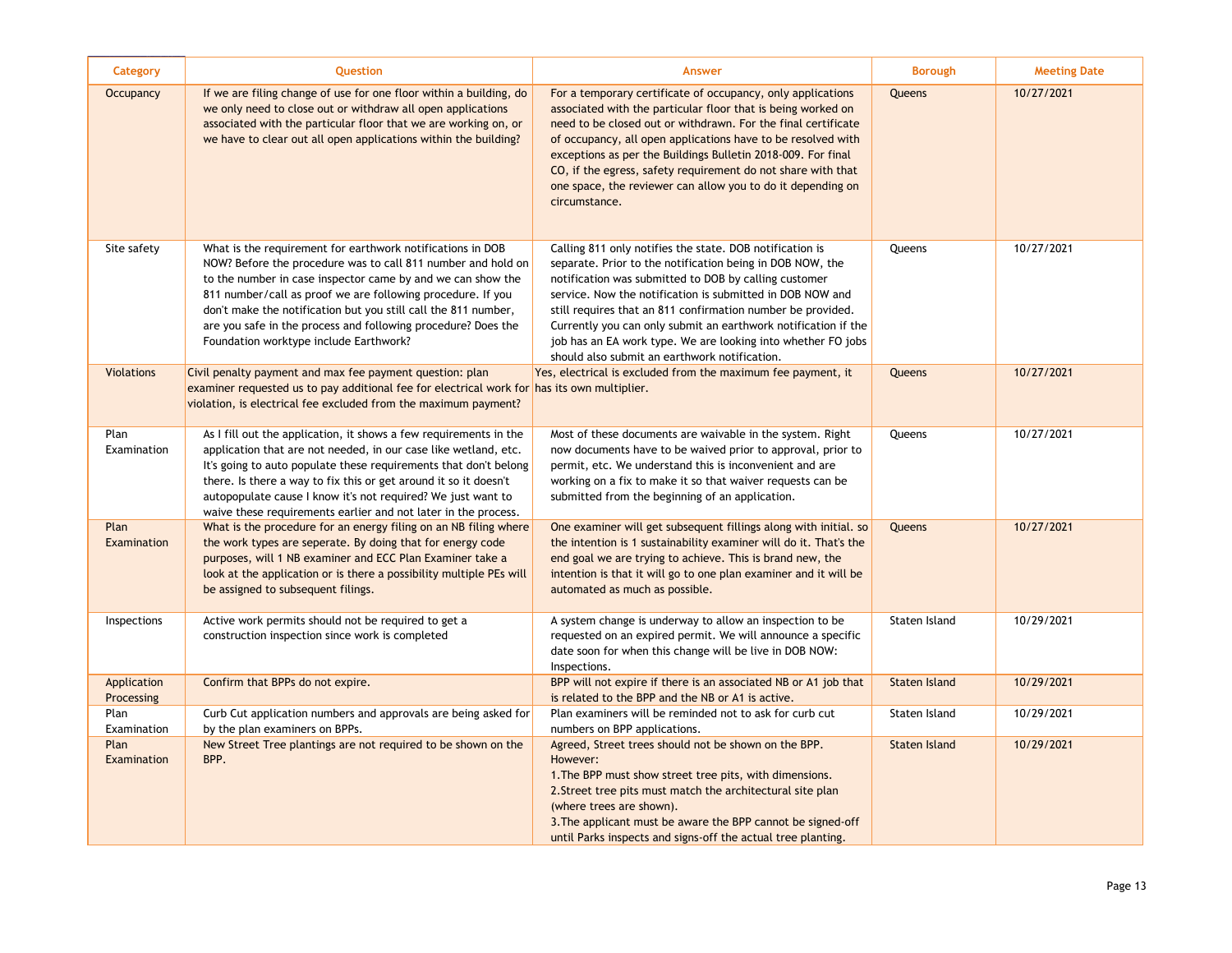| Category            | <b>Question</b>                                                                                                                                                                                                                                                                                                      | Answer                                                                                                                                                                                                                                                    | <b>Borough</b>       | <b>Meeting Date</b> |
|---------------------|----------------------------------------------------------------------------------------------------------------------------------------------------------------------------------------------------------------------------------------------------------------------------------------------------------------------|-----------------------------------------------------------------------------------------------------------------------------------------------------------------------------------------------------------------------------------------------------------|----------------------|---------------------|
| Plan<br>Examination | How to handle inspections that are not listed on Technical<br>Requirements, we have been entering under comments but it<br>does not appear as required item.<br>a. SOIL PERCOLATION TEST - PRIVATE ON-SITE STORM WATER<br>DRAINAGE DISPOSAL SYSTEMS, AND DETENTION FACILTIES                                         | These inspections are only for plumbing applications                                                                                                                                                                                                      | Staten Island        | 10/29/2021          |
| Plan<br>Examination | How to handle open use applications in DOB NOW? Trying to<br>obtain Cof O for open use, application will not allow me to<br>enter 0 for bldg. height and other characteristics                                                                                                                                       | Changes were made on November to the building<br>characteristics fields to better accommodate open space<br>applications. See the FAQs for the specifics.                                                                                                 | <b>Staten Island</b> | 10/29/2021          |
| Plan<br>Examination | Why does final inspection auto-populate on an application. For<br>example when you create a NB application, it auto-populates<br>"Final" under Progress Inspection Categories. Will Engineer be                                                                                                                      | Buildings Bulletin 2018-008 indicates the work types that<br>require the final inspection to be performed by a registered<br>design professional. See this Service Notice:                                                                                | Staten Island        | 10/29/2021          |
| Plan<br>Examination | DOB being transparent with Service Notice 9/27/21--- benefits<br>construction industry; however, easy access to<br>documents/plans on CCD1, can be materials for possible acts of<br>life safety threats to building occupants?<br>https://www1.nyc.gov/assets/buildings/pdf/ccd1_zrd1_in_port                       | The information has always been available as part of the job<br>record in BIS. This portal just provides a new way to search<br>for it.                                                                                                                   | Staten Island        | 10/29/2021          |
| Plan<br>Examination | How are subsequent filings assigned to a plan examiner? I have<br>a case where a plumbing application was assigned to a different<br>plan examiner that the NB application. How can this be<br>coordinated and which should come first GC or plumbing?                                                               | The system is set up so that a subsequent application doesn't<br>go to the same examiner, but it goes to the same team. On<br>our end we can make sure they go to the same examiner. We<br>made that improvement to speed up services.                    | Staten Island        | 10/29/2021          |
| Energy              | I have a vacant building with zero energy use. Why do I need to<br>submit a Energy Use Report.                                                                                                                                                                                                                       | Vacant buildings still have to benchmark, unless they have an<br>alteration permit or a demo permit because it is important<br>that they are included in the overall energy usage for the city.<br>For LL87/09 Energy Audits and Retro-commissioning, the | <b>Bronx</b>         | 11/3/2021           |
| Plan<br>Examination | Fast food restaurant, want to replace fire system, direct<br>replacement, different brand, does it need to be filed or not<br>required?                                                                                                                                                                              | If it's a different brand you need to file. even if it's updated<br>with same brand you still need to file because how would we<br>know that.                                                                                                             | <b>Bronx</b>         | 11/3/2021           |
| Plan<br>Examination | Will Soil report be changed to make it waivable? A defer option<br>actually, not waive, for the soil report, same as LPC and DEP. I<br>want an option to submit without them and then do them later                                                                                                                  | Soil report is right now not waivable or deferable. We are<br>going to look into this, discuss internally and get back to you.<br>An option is to make it 'Prior to LOC/CofO'. Reason being they                                                          | <b>Bronx</b>         | 11/3/2021           |
| Plan<br>Examination | On the documents for DOB NOW, in the additional docs section,<br>if I had other additional documents, it is uploaded as additional<br>number 1, $# 2$ , $# 3$ for the document names but no one knows<br>what the document is. There is no heading for the documents<br>I'm uploading, need the functionality added. | We are looking into this system enhancement.                                                                                                                                                                                                              | <b>Bronx</b>         | 11/3/2021           |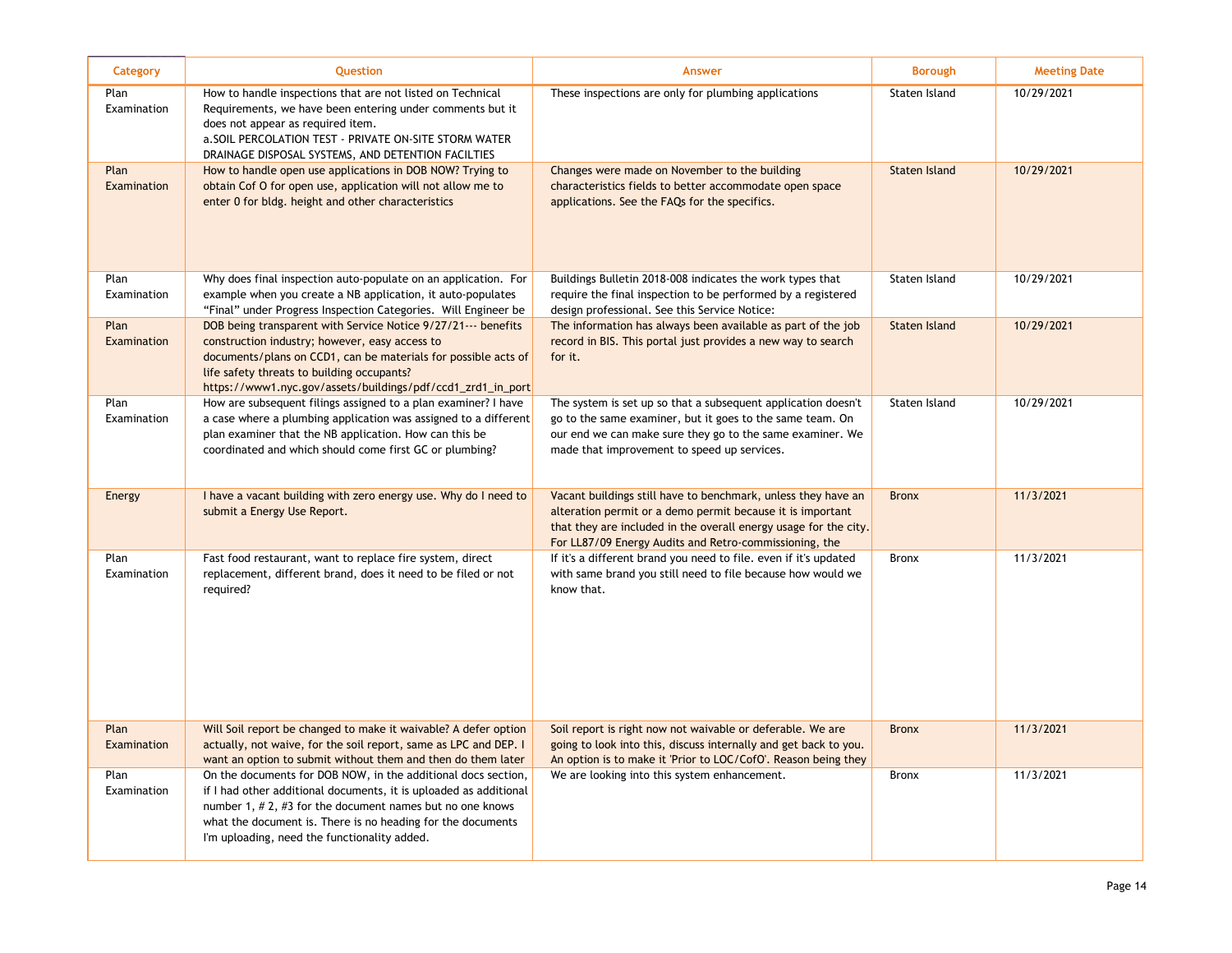| Category            | <b>Ouestion</b>                                                                                                                                                                                                                                  | Answer                                                                                                                                                                       | <b>Borough</b>  | <b>Meeting Date</b> |
|---------------------|--------------------------------------------------------------------------------------------------------------------------------------------------------------------------------------------------------------------------------------------------|------------------------------------------------------------------------------------------------------------------------------------------------------------------------------|-----------------|---------------------|
| <b>DOB NOW</b>      | How do you access a submitted concrete report for TR2 sign-<br>off? We were asked by builders to sign off TR2. Tester<br>submitted his report. When we try to open report to review it,<br>we can't see it. We are the applicant on record.      | System issue was fixed 11/19.                                                                                                                                                | <b>Brooklyn</b> | 11/10/2021          |
| Plan<br>Examination | Why are TR4 documents not part of an SOE application?                                                                                                                                                                                            | The SOE work type is not the trigger for TR4 specifically.<br>When the Subsurface Investigations (Borings/Test Pits)<br>Technical Report is added, then the TR4 is required. | Brooklyn        | 11/10/2021          |
| Plan<br>Examination | Is there a way to amend a standard plan review application<br>without having to submit it as a subsequent filing? i.e. we are<br>filing to amend a plumbing filing to note common meter from                                                     | If it is a legalization job, a PAA cannot be submitted and a<br>subsequent filing is required. A PAA can also not be created if<br>the job is signed off.                    | <b>Brooklyn</b> | 11/10/2021          |
| DOB NOW             | For Post Approval Amendment with form change only, why do<br>plans need to be submitted.                                                                                                                                                         | Plans are not required for a PAA in DOB NOW.                                                                                                                                 | Brooklyn        | 11/10/2021          |
| <b>DOB NOW</b>      | If installing same model boiler under a new boiler filing, why do<br>we need to re-enter same information for each boiler?                                                                                                                       | The make/model may be the same, but the serial number<br>would vary for each boiler installed.                                                                               | <b>Brooklyn</b> | 11/10/2021          |
| Inspections         | When there is an initial and subsequent filing, is there a way to<br>make this more fluid as the plumbing sign off on the                                                                                                                        | All signoffs are triggered by requesting the inspection in DOB<br>NOW: Inspections. The current service level is 3 days or less.                                             | Brooklyn        | 11/10/2021          |
| Plan<br>Examination | When a reinstatement of a BIS NB application DOC 01 is<br>approved, I presume the acceptance included the DOC 02<br>(Structural), DOC 03 (Plumbing), DOC 04 (Mechanical), etc. Can<br>you please confirm that same acceptance would apply to the | Subsequent applications will be approved for reinstatement as<br>well. Reinstatements are processed within 3-5 business days                                                 | <b>Brooklyn</b> | 11/10/2021          |
| <b>DOB NOW</b>      | On typical DOB NOW filings, is it possible to give additional<br>space on the scope of work and PW-3 sections? We have had a<br>few experiences where the examiners want us to provide<br>detailed scope of work and cost breakdown.             | We are looking into this suggestion.                                                                                                                                         | Manhattan       | 11/12/2021          |
| Plan<br>Examination | Could you pls provide any details on the rollout of the Major<br>Projects initiative (Feb 2022?)                                                                                                                                                 | https://www1.nyc.gov/site/buildings/dob/pr-program-<br>promote-safe-cons-and-economic-growth.page and read the<br>rule hyperlinked in the release.                           | Manhattan       | 11/12/2021          |
| DOB NOW             | DOB NOW: reevaluate the EUP data. efficiency should be for an<br>actual unit - not ventilation/ ducts & piping. all fields are<br>required to be entered when it does not apply. forced to type                                                  | A system update will be made so that for the Ventilation<br>Systems and Associated Ducts & Piping, the Equipment<br>Efficiency and Efficiency Units will not be required.    | Manhattan       | 11/12/2021          |
| Inspections         | Sometimes we have to upload documents in DOB NOW:<br>Inspections and the only Internet Explorer supports this.<br>Silverlight does not work anymore.                                                                                             | Google Chrome has an extension that helps to address this.<br>https://www1.nyc.gov/assets/buildings/pdf/dobnow_insp_go<br>ogle_chrome_extension_guide.pdf                    | Manhattan       | 11/12/2021          |
| Occupancy           | Currenly you can only request one TCO at a time. When will be<br>able to do multiple requests for buildings that have multiple<br>Alt1s?                                                                                                         | We are working on this system enhancement for the first<br>quarter of 2022.                                                                                                  | Manhattan       | 11/12/2021          |
| Plan<br>Examination | How do I file a job for change in Egress? We tried to file it as<br>Directive 2 but it is no longer in effect.                                                                                                                                   | Changes in egress are filed as an Alteration-CO or Alteration<br>as defined in the 2008 code:<br>\$28-118.3.3 Changes to exits. No building hereafter altered so             | Manhattan       | 11/12/2021          |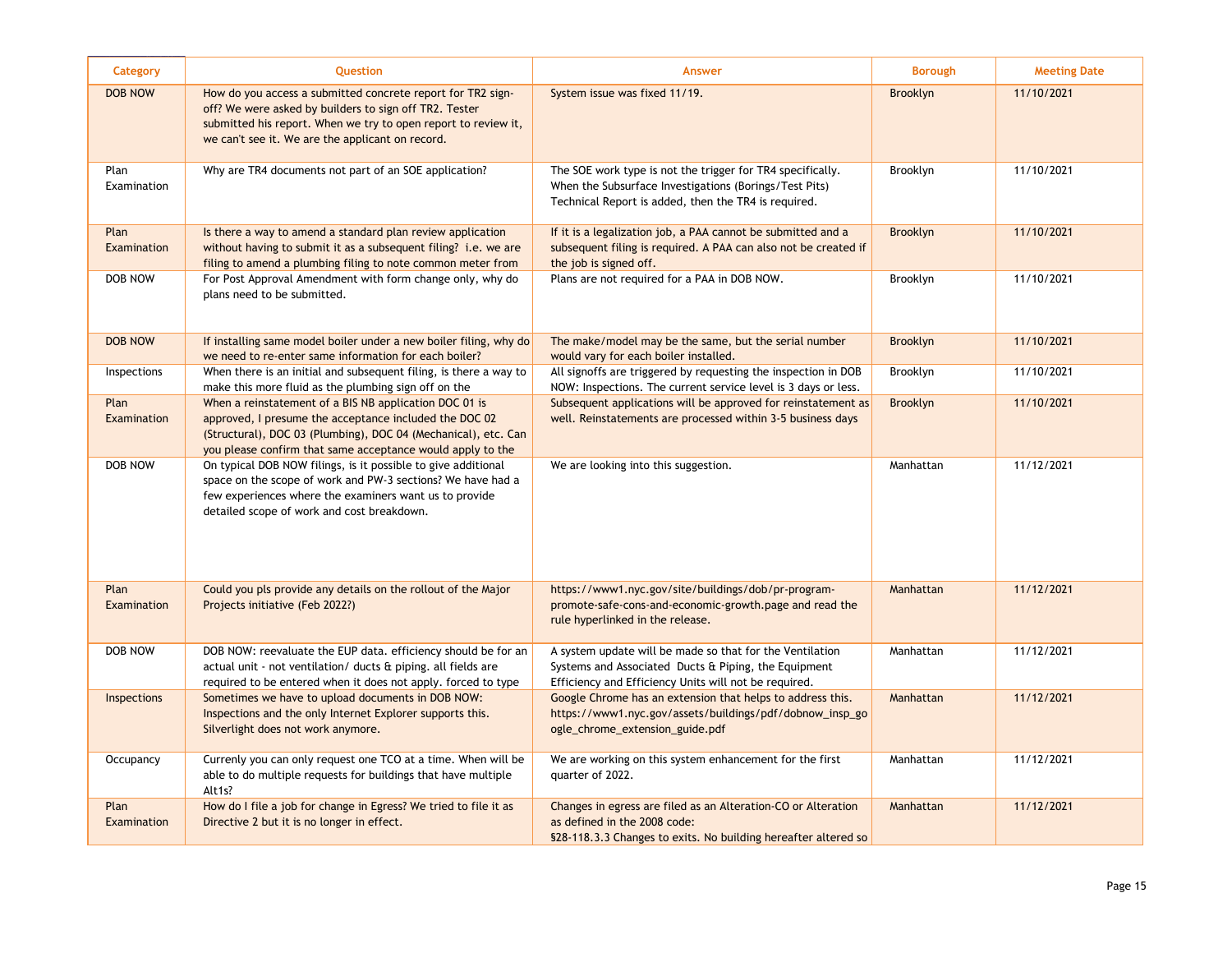| Category            | Question                                                                                                                                                                                              | <b>Answer</b>                                                                                                                                                                                                                                                                                                                                              | <b>Borough</b>       | <b>Meeting Date</b>   |
|---------------------|-------------------------------------------------------------------------------------------------------------------------------------------------------------------------------------------------------|------------------------------------------------------------------------------------------------------------------------------------------------------------------------------------------------------------------------------------------------------------------------------------------------------------------------------------------------------------|----------------------|-----------------------|
| DOB NOW             | How do I print out application info for DOB NOW: Build jobs?<br>This option (similar to DOB BIS) will help owners understand the<br>ever changing status of job applications.                         | A PDF can be printed of the job application in DOB NOW. Log<br>into DOB NOW, open the filing and select View Filing.                                                                                                                                                                                                                                       | Queens               | 11/17/2021            |
| Occupancy           | After a construction inspection has been conducted and passed,<br>I am not able to get a Pass/Final construction sign off because I<br>and many others in this profession have a typical objection to | The requirement for certificate of occupancies are minimum<br>and necessary. All staff are diligently reviewing each request<br>and are trying to respond to the customer in a timely manner.                                                                                                                                                              | Queens               | 11/17/2021            |
| DOB NOW             | How do I indicate that there are no new plans to be filed for a<br>PAA in DOB NOW.                                                                                                                    | When the PAA is created, the plans will show with status<br>Approved in the Documents section, the status from the initial<br>filing. It is up to the applicant as to whether you want to<br>upload new plans or not. There is no other system prompt<br>that is required. The system will allow the PAA to be<br>submitted if new plans are not provided. | Queens               | 11/17/2021            |
| Plan<br>Examination | Can TPP1 be submitted by contractors?                                                                                                                                                                 | A registered design professional (Registered Architect or<br>Professional Engineer) submits a TPP. The RA/PE does not<br>need to be a stakeholder on the filing (PW1).                                                                                                                                                                                     | <b>Staten Island</b> | 11/19/2021            |
| Plan<br>Examination | When filing a new building (one or two family dwelling) under<br>DOB NOW, there appears to be two additional \$130 fees added<br>to the filing fee (\$260 total) when an EA and FO work type is       | The filing is a combined filing that includes EA and FO; as per<br>the Fee table in 28-112.2, DOB NOW is charging an additional<br>\$130 for EA and \$130 for FO. If the filing is a combined filing                                                                                                                                                       | Staten Island        | 11/19/2021            |
| Plan<br>Examination | When a plan examiner cancels a meeting, are they held to the<br>same required 24 hour notice that applicants are? industry is<br>feeling the pain from PE cancelations.                               | Plan examiners are advised to give as much notice as they can<br>when they are going to be out of the office but emergencies<br>and other last minute cancellations do happen.                                                                                                                                                                             | Staten Island        | 11/19/2021<br>Page 16 |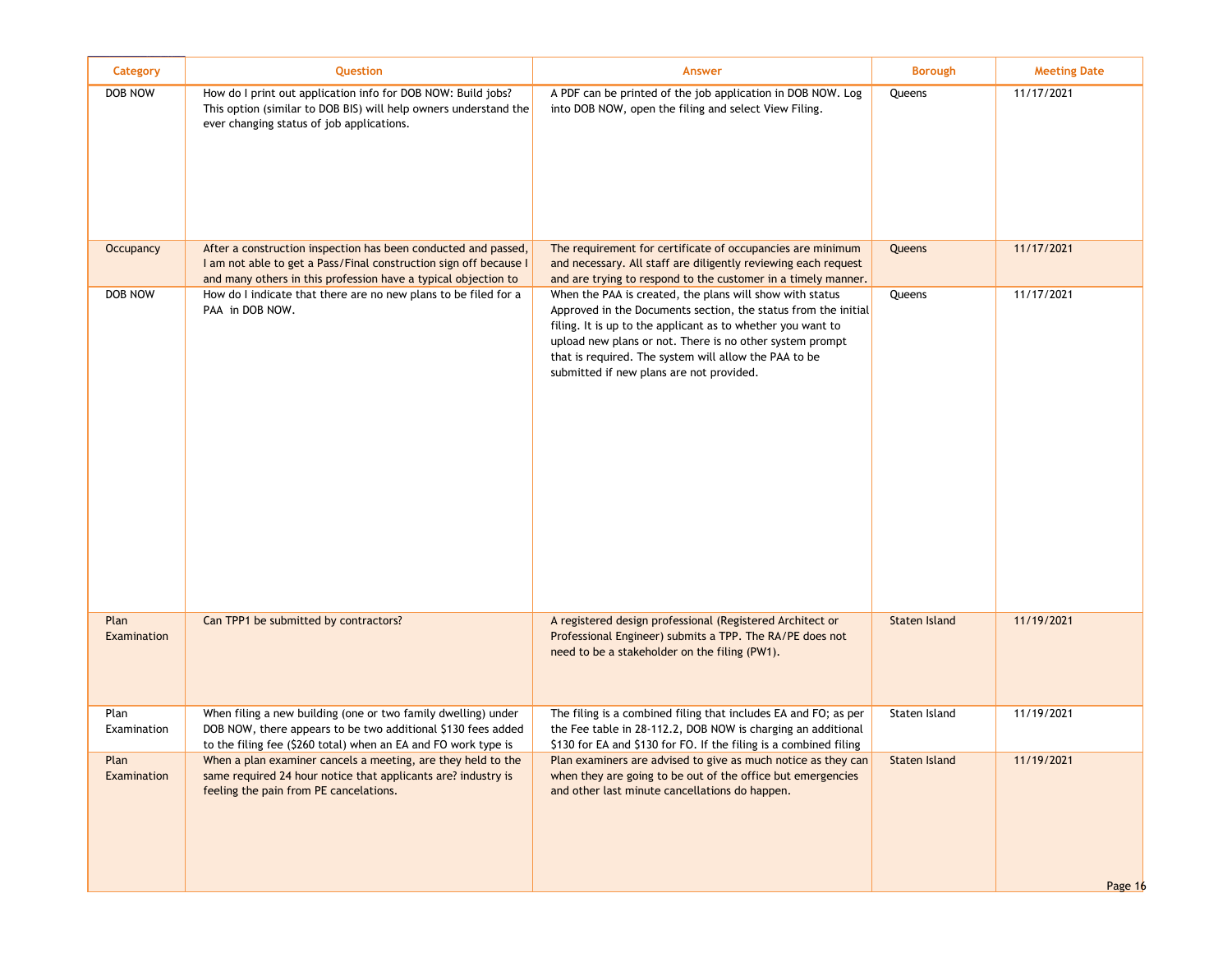| Category            | Question                                                                                                                                                                                                                                                                                                                                                                                                                           | Answer                                                                                                                                                                                                                                                                                                                                                                                                                                                                                              | <b>Borough</b>  | <b>Meeting Date</b> |
|---------------------|------------------------------------------------------------------------------------------------------------------------------------------------------------------------------------------------------------------------------------------------------------------------------------------------------------------------------------------------------------------------------------------------------------------------------------|-----------------------------------------------------------------------------------------------------------------------------------------------------------------------------------------------------------------------------------------------------------------------------------------------------------------------------------------------------------------------------------------------------------------------------------------------------------------------------------------------------|-----------------|---------------------|
| Plan<br>Examination | Can the examiner provide a reason when they request an<br>appointment so we know what to provide? It would be helpful<br>to know why we need an appointment                                                                                                                                                                                                                                                                        | We have a guideline for our examiners. First review is without<br>anyone in attendance. On resubmission, there's a response<br>without a appointment. If at that point the they need to                                                                                                                                                                                                                                                                                                             | Staten Island   | 11/19/2021          |
| Plan<br>Examination | What are the plan submission requirements for enlargements?                                                                                                                                                                                                                                                                                                                                                                        | See the Plan Examination Guidelines:<br>https://www1.nyc.gov/assets/buildings/pdf/plan_exam_user<br>_guide.pdf                                                                                                                                                                                                                                                                                                                                                                                      | Staten Island   | 11/19/2021          |
| Plan<br>Examination | Recently it seems like the procedure for corner lots has become<br>problematic. Is it possible to change it? It is becoming an issue<br>to survey property we don't own.                                                                                                                                                                                                                                                           | It is based on the DOT rule. See the Buildings Pavement Plan<br>requirements for specifics:<br>https://www1.nyc.gov/site/buildings/industry/project-                                                                                                                                                                                                                                                                                                                                                | Staten Island   | 11/19/2021          |
| Occupancy           | If a building from the 1980's did not receive a final C of O, and<br>research shows little documentation, are years of records in the<br>Department of Finance good enough to generate an LNO to<br>install a new code compliant fire alarm for fire/life safety?                                                                                                                                                                  | No LNO/LOV may be issued if there is an open Alt1 or NB<br>application. If the building has no open Alt1 or NB,<br>Department of Finance alone may not be sufficient to issue an<br>LNO. If the LNO is for a Fire Suppression FDNY approval                                                                                                                                                                                                                                                         | <b>Brooklyn</b> | 12/8/2021           |
| Plan<br>Examination | I am doing substantial renovation work on 5 connecting<br>buildings. I don't want to seperate the fence by property. How<br>can I file this with notation to make it homogenious. There are<br>5 different BINs.                                                                                                                                                                                                                   | Five applications are required for the work. DOB will arrange<br>to have them reviewed by one examiner.                                                                                                                                                                                                                                                                                                                                                                                             | Brooklyn        | 12/8/2021           |
| Occupancy           | An existing commercial one story building has no CO. It's<br>commerical because it's in a commercial district and used as<br>such. If we add a kitchen do we need to obtain a CO?                                                                                                                                                                                                                                                  | At minimum a CO is needed. You cannot put a kitchen in a<br>commercial space. First establish use group by requesting a<br>letter of no objection to make sure it can be occupied as<br>eating and drinking as group 6. A no work application might                                                                                                                                                                                                                                                 | <b>Brooklyn</b> | 12/8/2021           |
| DOB NOW             | Is it possible to change DOB NOW so that a subsequent can be<br>created when the initial is in pre-filing status?                                                                                                                                                                                                                                                                                                                  | Currently a subsequent filing can be created once the initial<br>filing is submitted. It is an improvement to having to wait<br>until the initial filing is approved. Some of the details on the<br>subsequent filing are populated from the initial filing and if it<br>is in pre-filing that means the details could change before it is<br>submitted. This a challenge logistically but we will look into<br>this possible enhancement.                                                          | Brooklyn        | 12/8/2021           |
| Energy              | Please confirm if MS and PL ECC objections are issued, will that<br>preclude my GC/FO/ST application from being approved?                                                                                                                                                                                                                                                                                                          | GC can be approved without MS/PL being submitted.<br>However, all of the Energy information must be provided in<br>the DOB NOW PW1 with the Initial filing - this information is<br>required and may be amended with any subsequent filing. If<br>the GC plans require a change due to information that has<br>been changed from the initial assumption of the mechanical<br>system questions, a PAA correcting the GC will be required                                                             | <b>Brooklyn</b> | 12/8/2021           |
| Energy              | When submitting a GC/FO/ST application and filling out the<br>energy submission I am asked to enter HVAC information under<br>Scope of Work HVAC-R and information related to heating,<br>cooling and ventilation. My GC/FO/ST work type filing does not<br>include ECC compliance for heating, cooling and ventilation.<br>These requirements will be provided under subsequent<br>mechanical and plumbing filings by other RDPs. | In the new DOB NOW system, we wanted to create a pathway<br>forward for GC approval that was not solely contingent upon<br>the submission and approval of additional work types (i.e. MS,<br>BE, PL), however, certain mechanical information is needed<br>prior to the Energy Approval of the GC application. Energy<br>Compliance cannot be approved for GC until certain<br>information about the mechanical systems is known, so the<br>compromise we've made is that the building's mechanical | Brooklyn        | 12/8/2021           |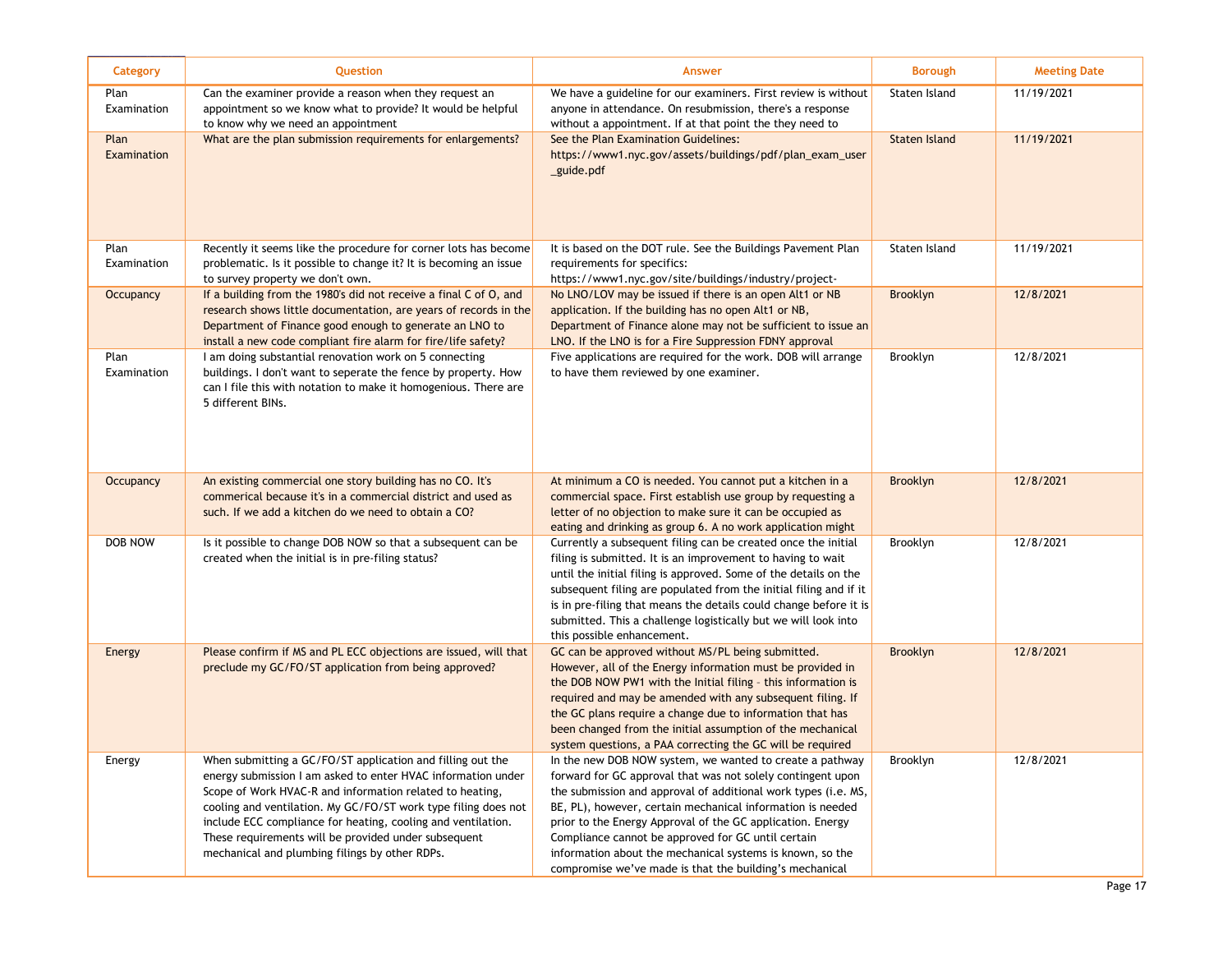| Category            | Question                                                                                                                                                                                                                    | <b>Answer</b>                                                                                                                                                                                                                                                                      | <b>Borough</b> | <b>Meeting Date</b> |
|---------------------|-----------------------------------------------------------------------------------------------------------------------------------------------------------------------------------------------------------------------------|------------------------------------------------------------------------------------------------------------------------------------------------------------------------------------------------------------------------------------------------------------------------------------|----------------|---------------------|
| <b>Occupancy</b>    | When is it planned to start allowing multiple TCO/ICO requests<br>within one building?                                                                                                                                      | We are actively look into this system enhancement.                                                                                                                                                                                                                                 | Manhattan      | 12/10/2021          |
| Occupancy           | If Interim CO's don't close out Alt 1's, how long will Alt 1's be<br>allowed to be idle before a new Construction inspection is                                                                                             | 1) Development reinspection is unnecessary for the floors<br>which are issued Interim CO, and the term "idle" for Alt1                                                                                                                                                             | Manhattan      | 12/10/2021          |
| <b>Occupancy</b>    | Is it possible to have a single TUP cover two separate retail<br>spaces?                                                                                                                                                    | In general, a Temporary Use Letter for one proposed<br>temporary use may be requested (per AC 28-111), and if such<br>proposed temporary use is intended to occupy multiple<br>contiguous spaces on the same property, it may be<br>appropriate to review as a single TUL request. | Manhattan      | 12/10/2021          |
| Plan<br>Examination | Do "No Work" Alt-1s require BC approval if there is no<br>associated General Construction filing?                                                                                                                           | No Work Alt1s do not require BC approval.                                                                                                                                                                                                                                          | Manhattan      | 12/10/2021          |
| Plan<br>Examination | Some Design Applicants are still putting TPP 28-104.8.4 on the<br>design drawings. Since they invariably are not the same as the                                                                                            | service notice issued May 2020; reflected intent of local law<br>(106 of 2019)                                                                                                                                                                                                     | Manhattan      | 12/10/2021          |
| Site safety         | Site Safety plan cannot be submitted until the foundation (FO)<br>application is approved. In the past, even partial could be<br>approved. Delays being able to start job even longer as SSP<br>takes time to get approved. | A system enhancement is being considered so both plans can<br>be submitted at the same time.                                                                                                                                                                                       | Manhattan      | 12/10/2021          |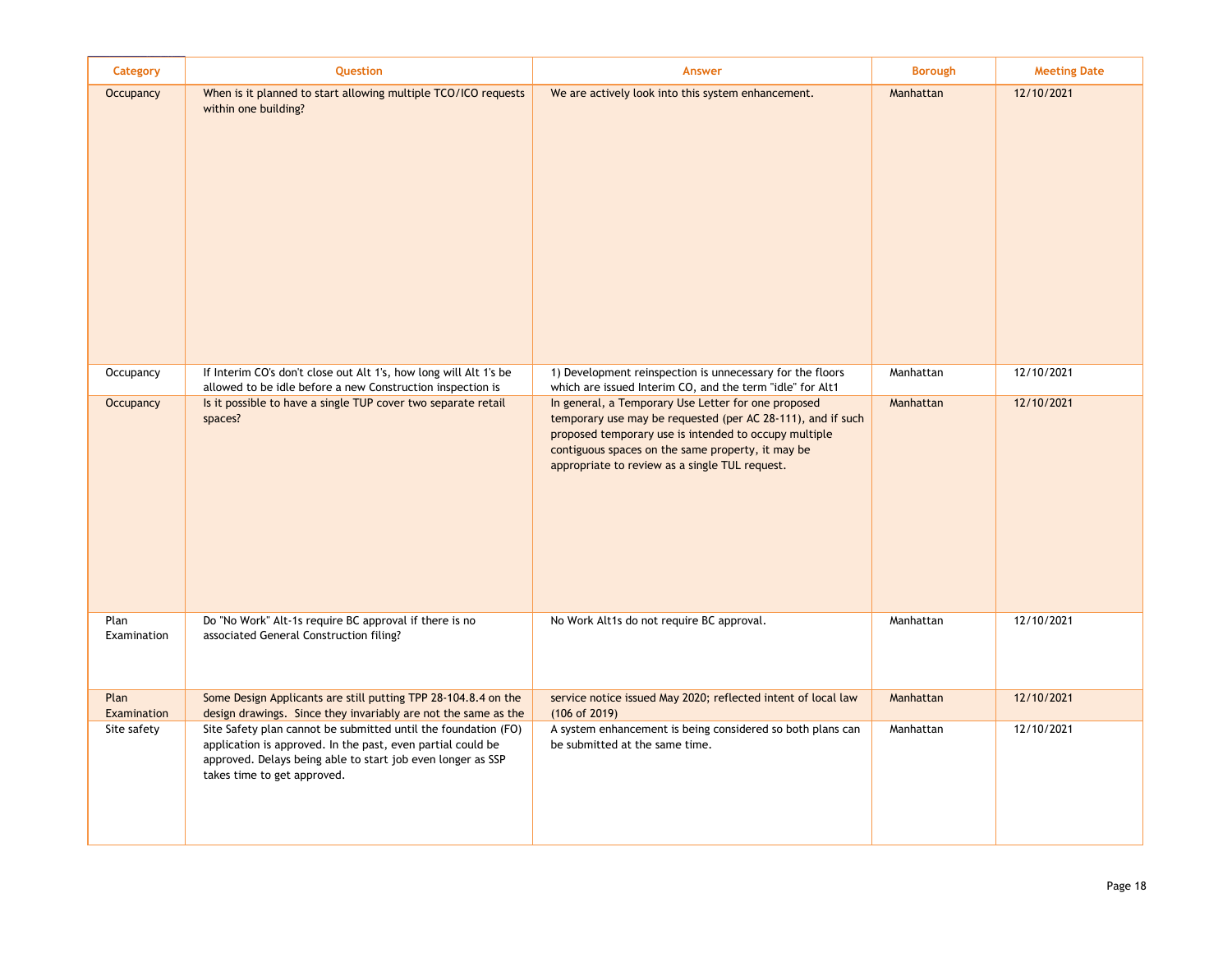| Category            | Question                                                                                                                                                                                                                                                                                                                                                                                                                                                                                                                            | <b>Answer</b>                                                                                                                                                                                                                                                                                                                                                                                                                                                                                                                                                                                                                                                                    | <b>Borough</b>       | <b>Meeting Date</b> |
|---------------------|-------------------------------------------------------------------------------------------------------------------------------------------------------------------------------------------------------------------------------------------------------------------------------------------------------------------------------------------------------------------------------------------------------------------------------------------------------------------------------------------------------------------------------------|----------------------------------------------------------------------------------------------------------------------------------------------------------------------------------------------------------------------------------------------------------------------------------------------------------------------------------------------------------------------------------------------------------------------------------------------------------------------------------------------------------------------------------------------------------------------------------------------------------------------------------------------------------------------------------|----------------------|---------------------|
| <b>Inspections</b>  | Can the construction inspection be waived for a no work Alt 1<br>that was filed to correct the comment section of Schedule A.                                                                                                                                                                                                                                                                                                                                                                                                       | A construction inspection is required.                                                                                                                                                                                                                                                                                                                                                                                                                                                                                                                                                                                                                                           | Manhattan            | 12/10/2021          |
| Plan<br>Examination | When uploading documents in DOB NOW, we are provided Other<br>1 - 10 Document - Prior to Approval. What does the applicant                                                                                                                                                                                                                                                                                                                                                                                                          | This system enhancement is being worked and will be made<br>soon. More than one document should be included in the pdf                                                                                                                                                                                                                                                                                                                                                                                                                                                                                                                                                           | Queens               | 12/15/2021          |
| <b>DOB NOW</b>      | When creating a new application (or subsequent or PAA)<br>immediately after saving application if you click to close<br>application you receive an error message that if you do not<br>save you will lose your changes, however when no additional<br>changes are made and you click "Save" again, the system will                                                                                                                                                                                                                  | This has been passed on to our development team but I have<br>not been able to recreate the problem.                                                                                                                                                                                                                                                                                                                                                                                                                                                                                                                                                                             | <b>Staten Island</b> | 12/17/2021          |
| <b>DOB NOW</b>      | By selecting "partial demo" as part of a filing, there is no<br>option for the applicant to upload a separate set of DMO<br>drawings as an additional document.                                                                                                                                                                                                                                                                                                                                                                     | When partial demo is included in the scope of work, and it<br>triggers the need for drawings to be filed, they must be<br>included with the full set of drawings filed by the applicant<br>for the filing under their seal and signature. If there is<br>another professional who is taking responsibility for the<br>partial demo sequence drawings, then that professional<br>should be filing the partial demolition work under a                                                                                                                                                                                                                                             | Staten Island        | 12/17/2021          |
| Code                | Please clarify the use of 2014 code related to the use of 1968<br>code for Accessibility standards. As per AC 28-101.4.3<br>exception 5 and BC 1101.3.2.2 I must evaluate the cost of the<br>alteration work for the portion of building being altered. As per<br>BC 1101.3 Special provisions for prior code buildings. The<br>provisions of this chapter shall apply to alterations, including<br>minor alterations but excluding ordinary repairs, and changes<br>of use or occupancy to prior code buildings in accordance with | When evaluating the cost of alterations the calculation must<br>include the full scope of the alterations including general<br>construction, plumbing, mechanicals and any other work cited<br>on the plans. The final cost of that work should be in<br>accordance with construction costs generally and not based<br>on the actual contract costs. The use of construction cost<br>standards such as RS Means is a suitable for this calculation.<br>The resulting total cost of the project should be balanced                                                                                                                                                                | <b>Bronx</b>         | 1/5/2022            |
| Plan<br>Examination | In a two-family frame building built in 1891 in an R6B district,<br>there is a room in an attic with a sloped roof. A small corner of<br>the room has a ceiling height of 7'-2" but over 90% of the room's<br>area has a ceiling height of less than 7 ft. Assuming the ceiling<br>height cannot be altered, can this room be made into a<br>"habitable room"?                                                                                                                                                                      | No. It can't be converted to a habitable room as ceiling height<br>less than 7 feet. Please see below 1938 BC section below.<br>§C26-261.0(b). Minimum Dimensions of Rooms-Living rooms<br>shall have a minimum clear width of six feet in any part, a<br>minimum clear floor area of sixty square feet, and a minimum<br>clear ceiling height of eight feet for the minimum area;<br>except that in any alteration to a building, which building was<br>completed before January 1, 1948, the minimum clear ceiling<br>height of seven feet for a minimum area shall be permitted<br>provided, however, that the alteration shall have been<br>completed prior to July 1, 1965. | Brooklyn             | 1/12/2022           |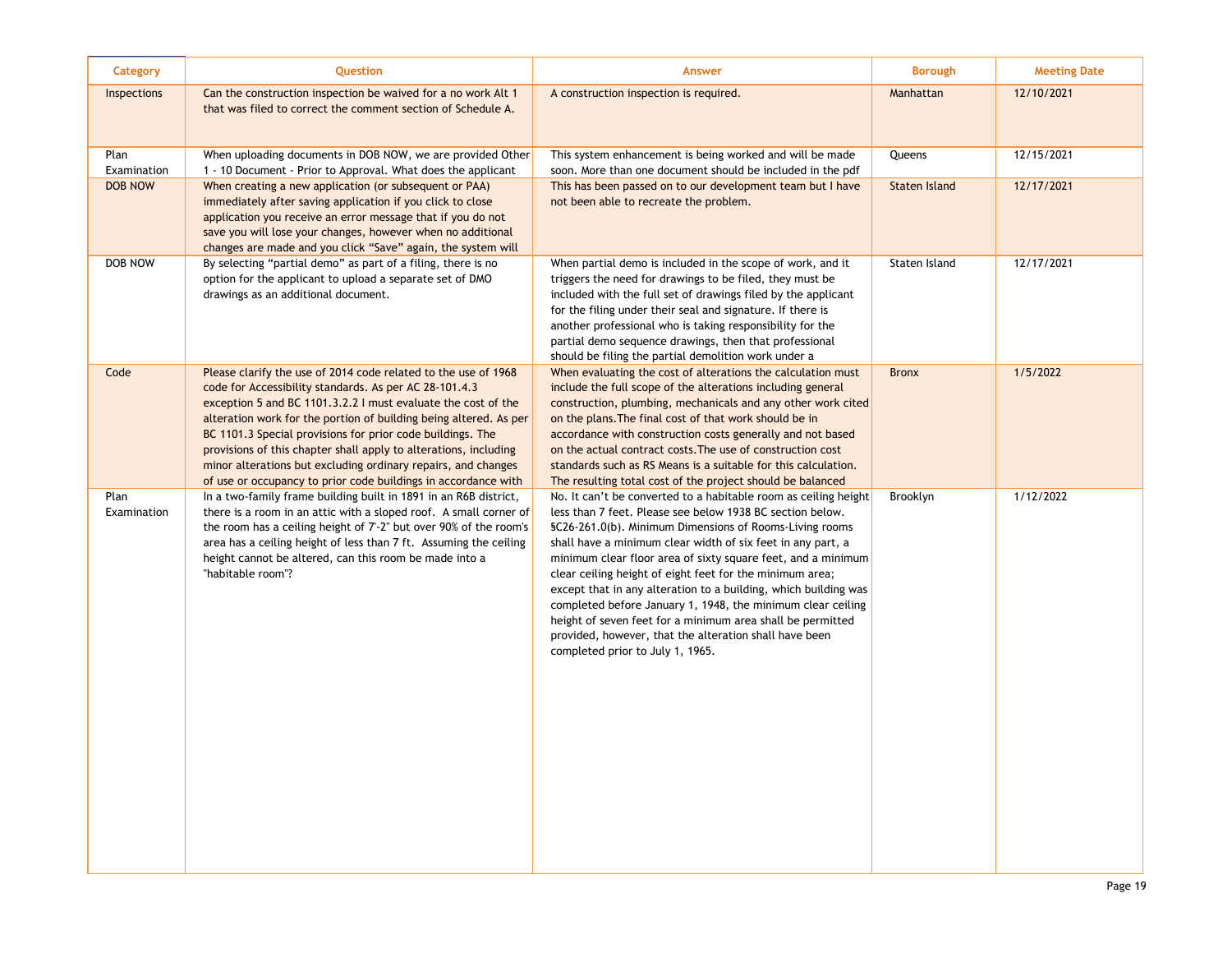| Category            | Question                                                                                                                                                                                                                                                                                                                                                                                                                                                                                                                                                                                                                                     | Answer                                                                                                                                                                                                                                                                                                                                                                                                                                                                                                                                                                                                                  | <b>Borough</b>  | <b>Meeting Date</b> |
|---------------------|----------------------------------------------------------------------------------------------------------------------------------------------------------------------------------------------------------------------------------------------------------------------------------------------------------------------------------------------------------------------------------------------------------------------------------------------------------------------------------------------------------------------------------------------------------------------------------------------------------------------------------------------|-------------------------------------------------------------------------------------------------------------------------------------------------------------------------------------------------------------------------------------------------------------------------------------------------------------------------------------------------------------------------------------------------------------------------------------------------------------------------------------------------------------------------------------------------------------------------------------------------------------------------|-----------------|---------------------|
| Plan<br>Examination | We are working on a renovation of an existing 3-storey, two-<br>family townhome in Brooklyn dating from 1901. We are not<br>changing the use or occupancy, we are not changing the egress,<br>and we are not enlarging the building. We intend to file the<br>project for review under NYC 1968 building code. Under these<br>circumstances, we would like to know if we are exempt from<br>the requirement in the New York Administrative Code section<br>28-101.4.3 exception #2 that states buildings filing for review<br>under 1968 code must follow Chapter 9 from NYC 2014 building<br>code when it comes to fire protection systems. | If the value of alteration exceeds 60% of the value of the<br>building, entire building shall be made to comply with BC1968<br>per 27-115 (administrative section of BC1968).<br>If value of alteration is less than 30% of the value of the<br>building, they may apply 1938 BC per 27-116.<br>Whatever code is applicable or used for the subjected<br>alteration, the Administrative code section AC28-101.4.3 is<br>applicable (for all jobs submitted to DOB on or after BC2014<br>became effective) for fire prevention (Sprinkler, standpipe,<br>fire alarm), accessibility and for all other issue mentioned on | Brooklyn        | 1/12/2022           |
| Plan<br>Examination | Does every subsequent filing in DOB NOW go to the same plan<br>examiner?                                                                                                                                                                                                                                                                                                                                                                                                                                                                                                                                                                     | This is a benefit of doing a subsequent filing. Subsequent<br>filings are assigned to the same ACPE team and every effort is<br>made based on workload to assign the filings to the same<br>examiner.                                                                                                                                                                                                                                                                                                                                                                                                                   | Brooklyn        | 1/12/2022           |
| Zoning              | There's a lot with a building. Right now it's one zoning lot and<br>one tax lot with a single building. We want to split into 1 zoning<br>lot and two tax lot. We are trying to build a new building on the<br>new tax lot. Can you build two buildings? Can that work on two                                                                                                                                                                                                                                                                                                                                                                | There's no relavency as long as the zoning lot remains<br>unchanged. I'm not aware if it is restricted to a single<br>building. I believe you can.                                                                                                                                                                                                                                                                                                                                                                                                                                                                      | <b>Brooklyn</b> | 1/12/2022           |
| Energy              | What kind of designation does a building need to have to be<br>considered historic?                                                                                                                                                                                                                                                                                                                                                                                                                                                                                                                                                          | The building needs to be on the state or national registry. It<br>cannot be just a city landmark.                                                                                                                                                                                                                                                                                                                                                                                                                                                                                                                       | Brooklyn        | 1/12/2022           |
| Occupancy           | Can you change the C of O while there are tenants and can we<br>do construction?                                                                                                                                                                                                                                                                                                                                                                                                                                                                                                                                                             | Please refer to NYC Administrative Code: \$28-118.3.1 Change<br>of occupancy or use. No building, open lot or portion                                                                                                                                                                                                                                                                                                                                                                                                                                                                                                   | Manhattan       | 1/19/2022           |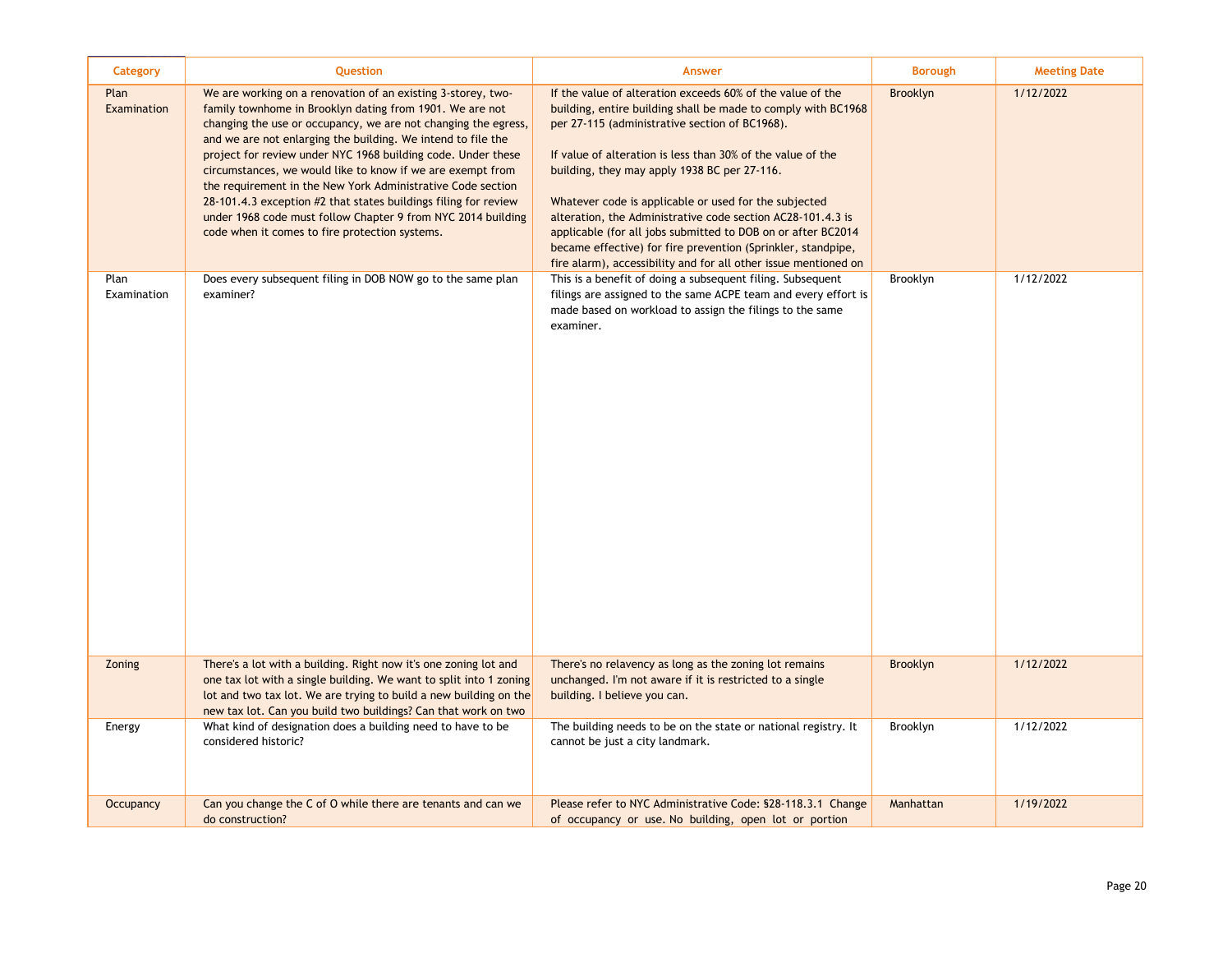| Category            | Question                                                                                                                                                                                                                                                                                                                                                                                                                               | <b>Answer</b>                                                                                                                                                                                                                                                                                                                                                                                                      | <b>Borough</b> | <b>Meeting Date</b> |
|---------------------|----------------------------------------------------------------------------------------------------------------------------------------------------------------------------------------------------------------------------------------------------------------------------------------------------------------------------------------------------------------------------------------------------------------------------------------|--------------------------------------------------------------------------------------------------------------------------------------------------------------------------------------------------------------------------------------------------------------------------------------------------------------------------------------------------------------------------------------------------------------------|----------------|---------------------|
| Licensing           | When will there be a class for filing representatives to renew<br>their DOB IDs?                                                                                                                                                                                                                                                                                                                                                       | A renewal course is not currently being offered. Submit the<br>affidavit that states the course will be taken upon<br>availability.<br>https://www1.nyc.gov/site/buildings/industry/class-2-filing-<br>representative-registration-renewal.page                                                                                                                                                                    | Manhattan      | 1/19/2022           |
| Plan<br>Examination | We have an approved Alt I for converting the entire building<br>from commercial/residential to a full commercial use. Prior to<br>the job approval, the examiner specifically asked us to add a<br>statement on the drawings that "NO work can be started until                                                                                                                                                                        | Amend the application to change the statement on plans, and<br>presumably in PW1 Section 26, and file TPP to reflect the<br>occupied nature of the building before any work commences.                                                                                                                                                                                                                             | Manhattan      | 1/19/2022           |
| Zoning              | City Planning recently approved zoning changes, while City<br>Planning announced the change on their website, it has not yet<br>reflected on the actual Zoning Resolution. With the new code<br>changes, our client would like to file a PAA based on the new<br>zoning changes. Since there is no set date as to when the new<br>zoning changes will take effect, will DOB still be able to accept<br>it if we file the PAA?          | We also noted a period of time between enactment of a<br>zoning change and its amendment of the text. We noted<br>some recent changes appeared 1/18/22. If legislation was<br>enacted and is effective, it will be recorded.                                                                                                                                                                                       | Manhattan      | 1/19/2022           |
| <b>Violations</b>   | This is the second time around that we have a contractor<br>received an ECB violation for not having an "Approved" Tenant<br>Protection Plan" on site. Since DOB does not stamp TPP as<br>approved /accepted, the only evidence that we have is the<br>screenshot from DOB NOW. We expeditors know, DOB will not<br>allow the contractor to pull the work permit until TPP is<br>approved / accepted by the DOB. A lot of the time the | We will need to discuss the ECB violation and its actual<br>citation(s). Please refer to Administrative Code §28-<br>120.1.1Public availability of tenant protection plan,<br>Administrative Code §28-120.1.2 Provision of copy of<br>tenant protection plan to occupants upon request, and<br>Administrative Code §28-120.1.3 Notice to occupants. The<br>contractor may seek clarification in the portion of the | Manhattan      | 1/19/2022           |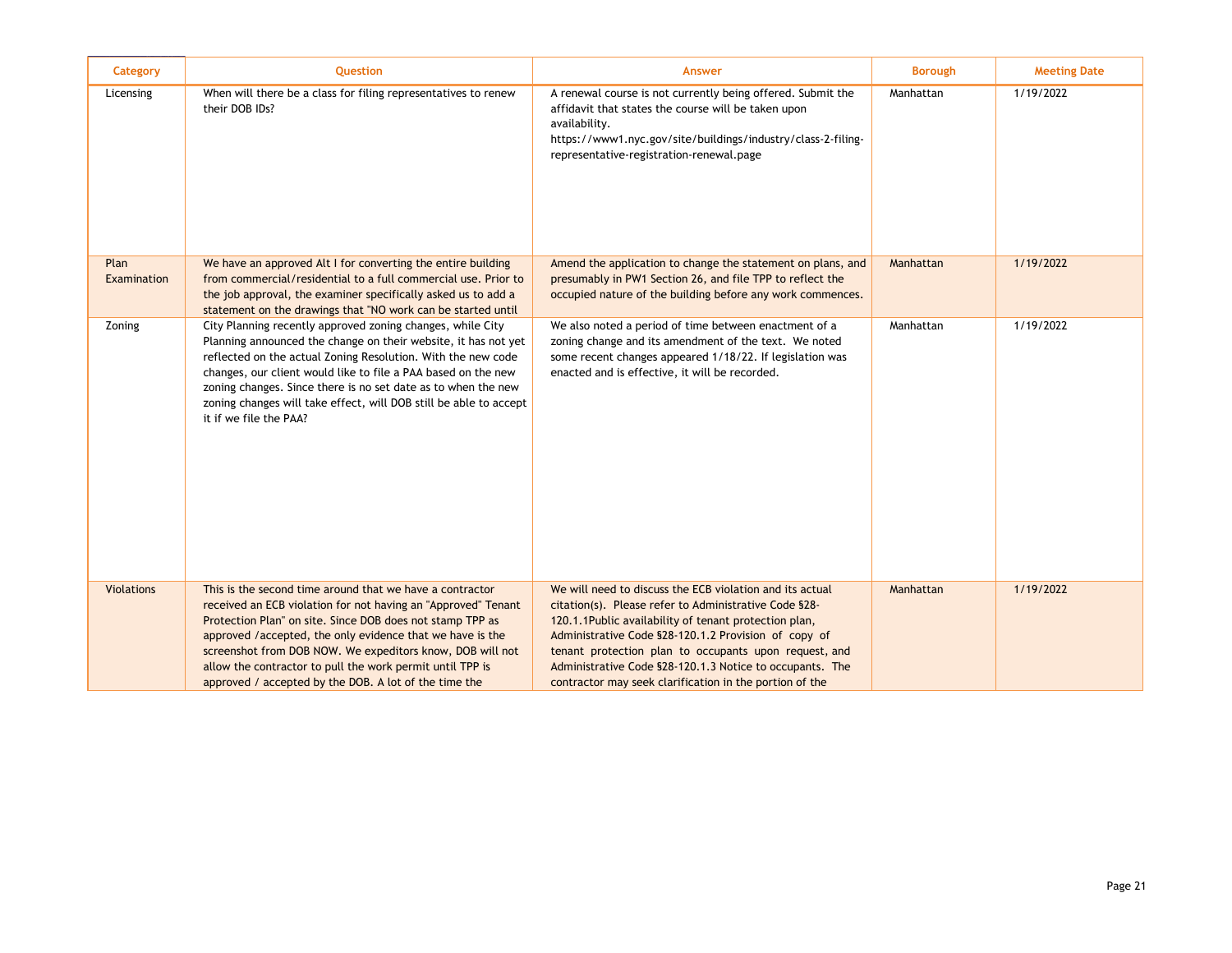| Category            | <b>Question</b>                                                                                                                                                                                                                                          | <b>Answer</b>                                                                                                                                                                                               | <b>Borough</b> | <b>Meeting Date</b> |
|---------------------|----------------------------------------------------------------------------------------------------------------------------------------------------------------------------------------------------------------------------------------------------------|-------------------------------------------------------------------------------------------------------------------------------------------------------------------------------------------------------------|----------------|---------------------|
| Occupancy           | Are guidelines going to be released for interim certificates of<br>occupancy?                                                                                                                                                                            | Currently there are no guidelines except what is outlined in<br>the law. If a floor can comply with ICO requirements, at this<br>time, we cannot issue full building unless only FCO and ICOs<br>are on it. | Manhattan      | 1/19/2022           |
| <b>Records</b>      | We want to purchase a copy of drawings from DOB in 24x36<br>format. When the expediter picks up the drawings from the<br>DOB, it's in 11x17 format. Is it possible that DOB can at least<br>release a digital copy after we paid the required fee?       | The customer can obtain a digital copy by providing Record<br>Room staff with a new USB thumb drive.                                                                                                        | Queens         | 1/26/2022           |
| Occupancy           | What is the process for obtaining Final CO when there are<br>multiple Alt 1s/CO projects for a BIN? It's also come to our<br>attention in other boroughs that the system cannot issue Final<br>CO for buildings when there are multiple open Alt1s for a | Final CO cannot be issued with multiple Alt1s but an individual<br>floor may get an interim CO status if deemed fully compliance<br>with the AC 28-118.15.1.                                                | Queens         | 1/26/2022           |
| Plan<br>Examination | Can the Property Ownership Certification be deferred to<br>permit on an NB application when the applicant is a contract<br>vendee with a contract to purchase contingent upon obtaining<br>approvals?                                                    | Property Ownership Certification is required prior to approval<br>and cannot be deferred.                                                                                                                   | Queens         | 1/26/2022           |
| Fees                | If I waived the TR2 and TR3 on my job, why is it still requiring a<br>\$390 Concrete fee.                                                                                                                                                                | The fee populates when the work type is Concrete. We are<br>looking at this policy internally and will provide more details<br>if this changes.                                                             | Queens         | 1/26/2022           |
| Energy              | I received an overpayment email about a \$220 fee I paid on an<br>initial job filing for energy review. Why did I get this email?                                                                                                                        | An additional \$220 fee was being charged on initial job filings<br>created after the energy review process launch in DOB NOW<br>on 11/8/21. This fee was in addition to an energy review fee               | Queens         | 1/26/2022           |
| Plan<br>Examination | Two fields on SOE and Foundation Scope of Work do not allow<br>for negative numbers: maximum depth of the proposed<br>excavation and design ground water table elevation. I was told<br>by engineers that it needs to allow for a negative value.        | This has been requested as a system update and will be done.                                                                                                                                                | Queens         | 1/26/2022           |
| <b>DOB NOW</b>      | In the Zoning Lot Details section in DOB NOW, when I enter<br>Zoning Exhibit numbers in fields 1 or 3, it also asks for and<br>entry in Zoning Exhibit 2 and it will not allow me to continue.                                                           | N/A can be entered as a value in the Zoning Exhibit fields to<br>accommodate for this.                                                                                                                      | Queens         | 1/26/2022           |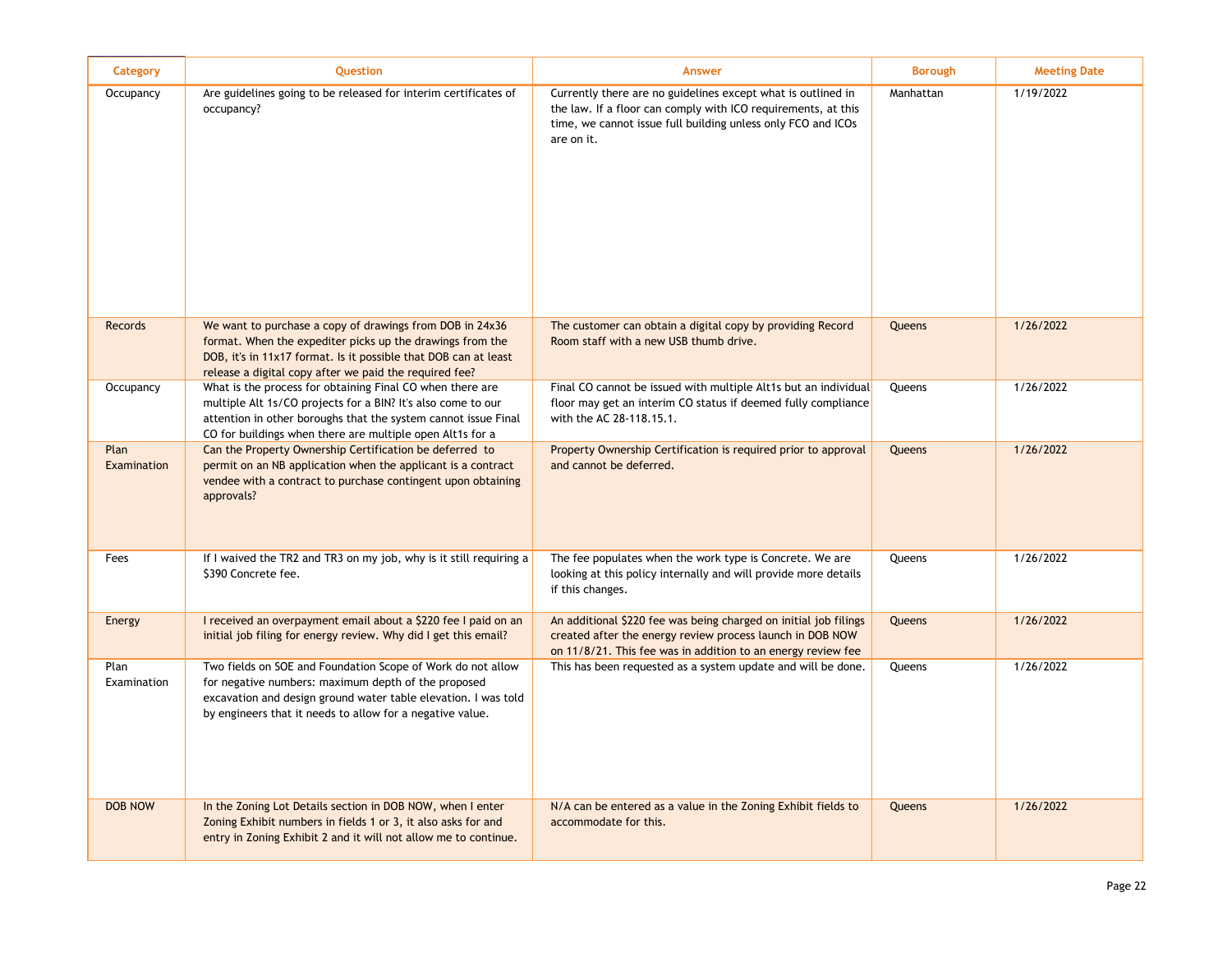| Category            | Question                                                                                                                                                                                                                                                                                                                                                                                                                                                                                                                    | <b>Answer</b>                                                                                                                                                                                                                                                                                                                                                                           | <b>Borough</b>       | <b>Meeting Date</b>   |
|---------------------|-----------------------------------------------------------------------------------------------------------------------------------------------------------------------------------------------------------------------------------------------------------------------------------------------------------------------------------------------------------------------------------------------------------------------------------------------------------------------------------------------------------------------------|-----------------------------------------------------------------------------------------------------------------------------------------------------------------------------------------------------------------------------------------------------------------------------------------------------------------------------------------------------------------------------------------|----------------------|-----------------------|
| DOB NOW             | For certain work types, the DOB NOW system auto populates<br>that the final inspection will be completed by an RDP and the<br>application is forever marked as "final inspection" even for NB's                                                                                                                                                                                                                                                                                                                             | A DOB NOW system enhancement is pending to rename the<br>Final inspection report to include the specific work type. The<br>record of the construction sign off remains in DOB NOW:                                                                                                                                                                                                      | Staten Island        | 1/28/2022             |
| <b>DOB NOW</b>      | I am continuing to receive notices of incomplete for projects<br>not submitting TOPO verified PD1's. This is a Staten Island<br>specific item. The DOB NOW system marks the House number<br>verification as a sign-off item, is this accurate?                                                                                                                                                                                                                                                                              | A Plot Diagram with TOPO stamp is required prior to approval<br>for all NB's and Alt-CO's. House number<br>assignment/verification may be granted by the Borough<br>President's Office after the building entrances have been<br>constructed and are visible from the street. A House Number<br>Verification: TOPO Stamp document is required prior to initial<br>TCO.                  | Staten Island        | 1/28/2022             |
| Plan<br>Examination | Would like clarification on alteration projects, when triggered<br>to comply with new building requirements. 110% rule. Does<br>complying with new building requirements trigger requirements<br>such a street trees, builders pavement plan, etc. even though<br>the project is still an alteration, and would otherwise be<br>exempt from street trees.                                                                                                                                                                   | These documents are required for NBs and Alt-COs and so are<br>also required on an Alt-CO with NB requirements.                                                                                                                                                                                                                                                                         | Staten Island        | 1/28/2022             |
| <b>DOB NOW</b>      | Why does the DOB NOW system restrict our ability to file post<br>approval amendments? This inability is not only limited to PAA's<br>for plan revisions but it also does not allow PAA's to simple<br>items that may need to be fixed in the forms. What if it's a<br>minor comment like in a plumbing job? On the amendment<br>form, plumber saying need to change " $>$ and $<$ on the PSI" or                                                                                                                            | PAAs currently cannot not be filed on legalization jobs. A<br>system change is being considered to accommodate minor<br>changes that do not change the scope of work.                                                                                                                                                                                                                   | <b>Staten Island</b> | 1/28/2022             |
| Zoning              | What is the procedure under DOB NOW to obtain a requisite BSA<br>GCL 36 or GCL 35 objection in order to file with the BSA? In the<br>past, an applicant would file the minimal information for the<br>NB and pay the filing fee just for the DOB to assign to a plan<br>examiner for a written objection to be issued. The written<br>objection is required for the BSA filing. DOB would not review<br>the application at all until the BSA approved resolution was<br>issued. How is the procedure handled under DOB NOW? | DOB NOW is same as BIS. Flood Zone jobs must submit plans<br>that are 100% complete for plan exam review and obtain<br>objections prior to submitting to BSA. There's no protocol for<br>DOB NOW jobs yet, we are still using the paper process as of<br>now.                                                                                                                           | Staten Island        | 1/28/2022             |
| <b>DOB NOW</b>      | On the PW1, once you surpass a 6 figure amount, you can't<br>insert decimal amount, it's automatically a whole number. It's a<br>problem when we match it with the PW3, it has to be exact. Is<br>there an enhacement for this issue?                                                                                                                                                                                                                                                                                       | This is a system bug that will be fixed.                                                                                                                                                                                                                                                                                                                                                | <b>Staten Island</b> | 1/28/2022             |
| DOB NOW             | On the LOC that prints out for DOB NOW jobs, can the job<br>extension be added (11, S1, S2 etc.) so we can differentiate?                                                                                                                                                                                                                                                                                                                                                                                                   | Great suggestion. This enhancement is being worked on.                                                                                                                                                                                                                                                                                                                                  | Staten Island        | 1/28/2022             |
| Zoning              | What is the current filing procedure for NBs located in the flood<br>zone?                                                                                                                                                                                                                                                                                                                                                                                                                                                  | Flood zone review for one and two family residences to be<br>conducted by the NB plan examiner. The flood zone review of                                                                                                                                                                                                                                                                | <b>Staten Island</b> | 1/28/2022             |
| Plan<br>Examination | Regarding DOB NOW NB filings. It always appears you can file<br>every work type individually and get it signed off but there is a<br>logistical issue. How can you get an NB without foundation<br>approved? What's the point of getting the permit without a<br>building OT permit on it.                                                                                                                                                                                                                                  | Logic is that you can file for jobs and you have a project<br>manager. They will get the permits but logistically they won't<br>be able to install sprinklers with no building. This gives you<br>flexibility to get approval and start proccess instead of<br>waiting for it to come with an application. It's like fast<br>tracking. You can get your whole package together and then | Bronx                | 2/2/2022<br>Page $23$ |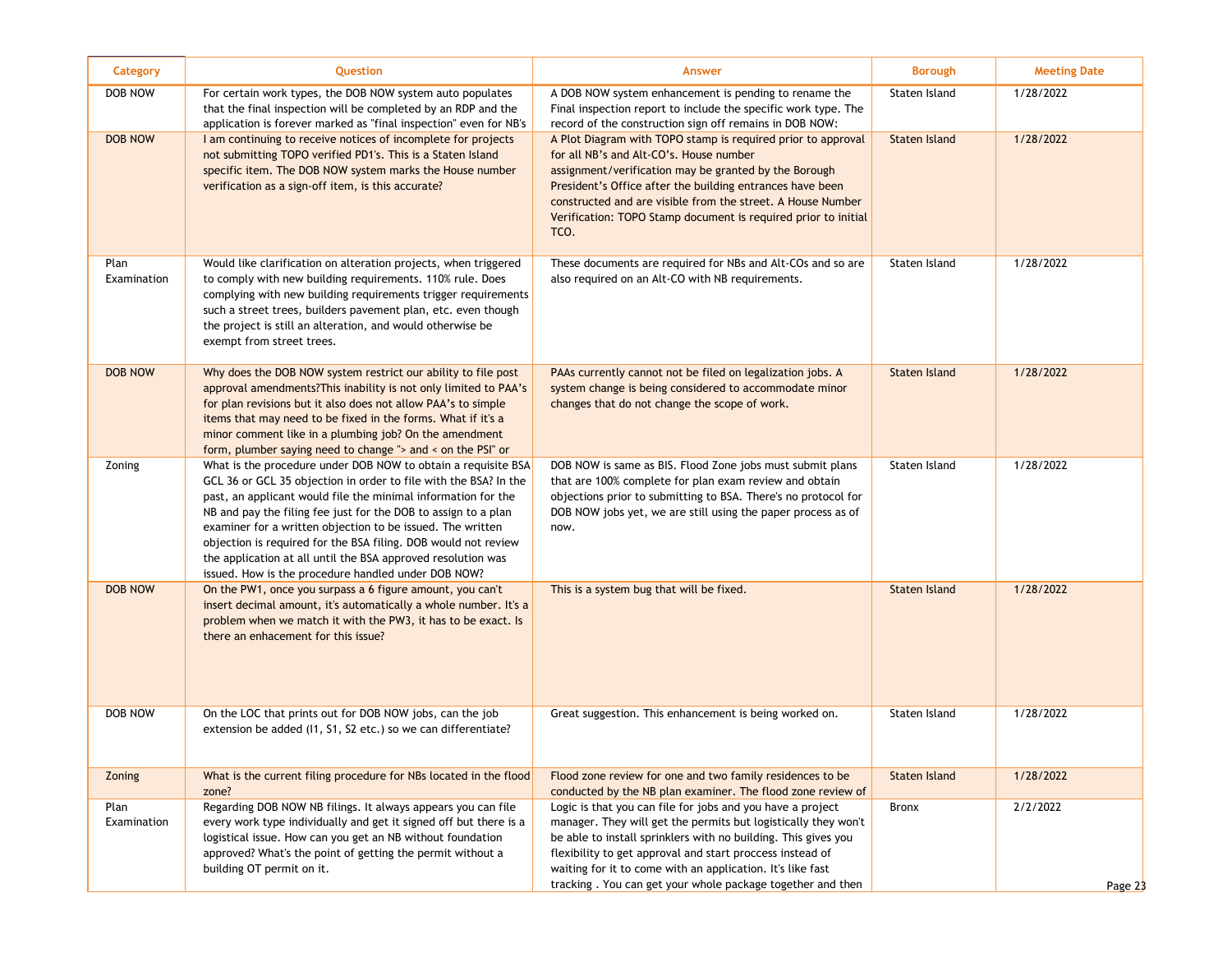| Category            | Question                                                                                                                                                                                                                                                        | <b>Answer</b>                                                                                                                                                                                                                                | <b>Borough</b> | <b>Meeting Date</b> |
|---------------------|-----------------------------------------------------------------------------------------------------------------------------------------------------------------------------------------------------------------------------------------------------------------|----------------------------------------------------------------------------------------------------------------------------------------------------------------------------------------------------------------------------------------------|----------------|---------------------|
| Plan<br>Examination | Do I have to file boiler work type if boiler does not require<br>inspection?                                                                                                                                                                                    | BE work type for any commercial building or building with<br>more than 4 families. If it is less than 6 families and not<br>commerial you can file plumbing work type.                                                                       | <b>Bronx</b>   | 2/2/2022            |
| Code                | The new Certificate of Compliance does not include the serial<br>number and this is causing problems with the Fire Department.                                                                                                                                  | Building code does not require that a Certificate of<br>Compliance indicate the serial number for any regulated<br>mechanical equipment. Code only requires make and model                                                                   | <b>Bronx</b>   | 2/2/2022            |
| Plan<br>Examination | If I wanted to clear a site that is overgrown w/ brush, is there a<br>way to file a construction fence application that incorporates<br>dumping/etc? or does it have to be filed as subsequent? Is this a<br>GC work type?                                      | You don't need a permit if you're just clearing branches.<br>Unless you're using mechanical equpiment/using machinery,<br>you don't need a permit. No construction fence is required<br>because it's not a construction project.             | Brooklyn       | 2/9/2022            |
| <b>DOB NOW</b>      | I have a project that I paid all the fees for, but never<br>submitted. I am also in prefiling for a separate job. The refund<br>is taking a long time, and I believe it's because I have the<br>separate prefiling job open. Can we remove the prefiling to get | The prefiling job shouldn't affect your ability to get a refund.<br>If it's in prefiling, the DOB doesn't have it, so it won't affect<br>your property. Once you pay for a job, you can't delete it.<br>Withdraw first, then ask for refund. | Brooklyn       | 2/9/2022            |
| <b>BIS</b>          | How can I submit a BPP9 form?                                                                                                                                                                                                                                   | The filing goes through the construction unit. Email it to<br>BPPIR@buildings.nyc.gov for follow up.                                                                                                                                         | Brooklyn       | 2/9/2022            |
| Zoning              | I have a large zoning lot in an R8 district that I plan to<br>subdivide into several smaller zoning lots. One of the new                                                                                                                                        | The applicant advised to use most restrictive definition of the<br>corner lot "width" based on ZR 23-32 application. The                                                                                                                     | Brooklyn       | 2/9/2022            |
| <b>DOB NOW</b>      | Is the service level provided for certificate of occupancy<br>reviews based on when it is assigned to a project advocate or                                                                                                                                     | The service level is based on when the certificate of<br>occupancy is submitted for the review. It is based on business                                                                                                                      | Manhattan      | 2/16/2022           |
| Occupancy           | Can I proceed with a TCO review while Alteration applications<br>for minor work are in review?                                                                                                                                                                  | All jobs need to be signed off to proceed with a TCO.                                                                                                                                                                                        | Manhattan      | 2/16/2022           |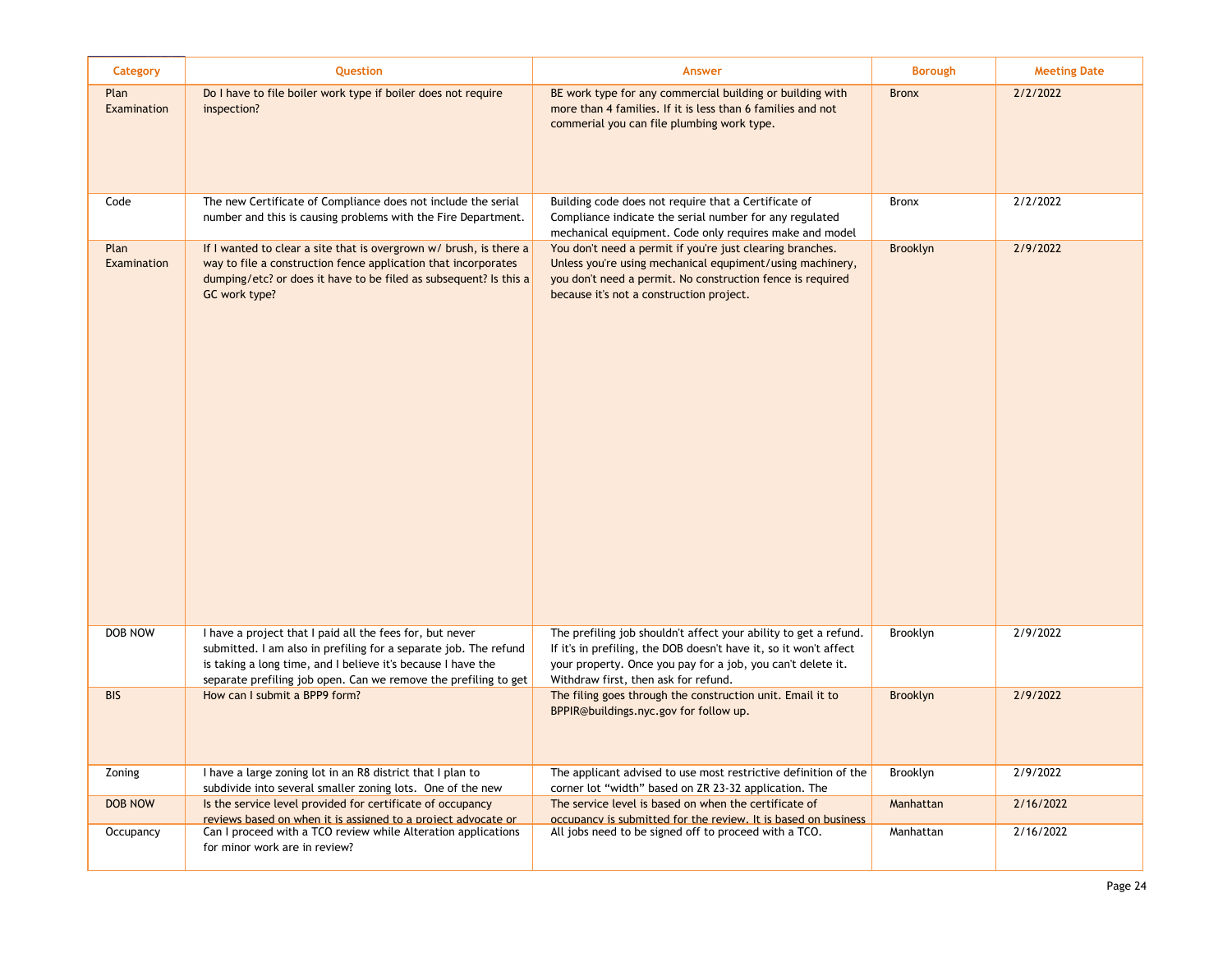| 2/16/2022<br><b>DOB NOW</b><br>When I open applications in DOB NOW sometimes the<br>System performance issues cause the Objections and other<br>Manhattan<br>Objections tab does not appear? Also, when the system times<br>tabs to not appear. Additional capacity is being added to the<br>If there is an open PAA, I cannot schedule an inspection for a<br>It is intentional to not be able to schedule an inspection when<br>2/16/2022<br>Inspections<br>Manhattan<br>DOB NOW: Build job filing. Is that intentional? It locks down all<br>there is an open PAA. If changes are being made to the filing,<br>the inspector needs to perform an inspection with the full<br>floors if only one floor has a PAA.<br>information.<br>2/16/2022<br><b>DOB NOW</b><br>Is there a way to make the BSO in DOB NOW: Build more<br>This has been added to the list as an upcoming system<br>Manhattan<br>printable or legible to paste into another document?<br>enhancement.<br>2/23/2022<br>What is the reason for requiring a licensed engineer or architect<br>Per code, a licensed professional is required for a driveway<br>Queens<br>Licensing<br>for a driveway permit?<br>permit, and curb cut is no different.<br>Rooftop solar installation in NYC - FDNY has not approved any<br>This topic is under discussion and future guidance will be<br>2/23/2022<br>Plan<br>Queens<br>batteries or installations inside the home. and the requirements<br>provided.<br>Examination<br>When you demolish the house, the BIN becomes obsolete. File<br>2/25/2022<br>Staten Island<br>Plan<br>There is an existing property at which the house will be<br>demolished but the car garage in the rear is not being<br>a no work ALT1 in BIS, so you get a new house number and<br>Examination<br>2/25/2022<br>A construction super is allowed to be on 10 jobs. I have a BIS NB<br>Contact the Construction Safety Compliance unit a<br>Staten Island<br>Construction<br>and a structural job in DOB NOW. The permit is issued for<br>csuper@buildings.nyc.gov to request that the permits be<br>Safety<br>structural but in BIS the NB is rejected. It's the same building, it<br>combined for site safety purposes.<br>should count as the same.<br>You can submit a CO request for one of the job numbers and<br>3/9/2022<br>Are plan examiners trained to handle two (2) concurrent BIS<br><b>Brooklyn</b><br>Occupancy<br>ALT1 applications in the DOB NOW platform for CofO?<br>all of the floors in the building will populate in the request so<br>that you can request a Final for the entire building. In DOB<br>NOW, it is one CO for the BIN. The Project Advocate will<br>If a job is over two years old it needs to be reinstated. Can you<br>3/16/2022<br><b>Permits</b><br>It's based on permit expiration. The December 2015 Service<br>Manhattan<br>define what the two years is based on?<br>Notice gives the guidelines on reinstatements.<br>Request a TBIN on DOB NOW. When you create the TBIN,<br>3/16/2022<br>DOB NOW<br>What is the process if a BIN that has two buildings and we want<br>Manhattan<br>to get new BIN for the second building. And how about moving<br>existing BIS jobs will also be moved over.<br>Are there certain applications that do not have to be closed out<br>Submit a PER20 Project Advocate request for consideration of<br>3/16/2022<br>Occupancy<br>Manhattan |         |
|---------------------------------------------------------------------------------------------------------------------------------------------------------------------------------------------------------------------------------------------------------------------------------------------------------------------------------------------------------------------------------------------------------------------------------------------------------------------------------------------------------------------------------------------------------------------------------------------------------------------------------------------------------------------------------------------------------------------------------------------------------------------------------------------------------------------------------------------------------------------------------------------------------------------------------------------------------------------------------------------------------------------------------------------------------------------------------------------------------------------------------------------------------------------------------------------------------------------------------------------------------------------------------------------------------------------------------------------------------------------------------------------------------------------------------------------------------------------------------------------------------------------------------------------------------------------------------------------------------------------------------------------------------------------------------------------------------------------------------------------------------------------------------------------------------------------------------------------------------------------------------------------------------------------------------------------------------------------------------------------------------------------------------------------------------------------------------------------------------------------------------------------------------------------------------------------------------------------------------------------------------------------------------------------------------------------------------------------------------------------------------------------------------------------------------------------------------------------------------------------------------------------------------------------------------------------------------------------------------------------------------------------------------------------------------------------------------------------------------------------------------------------------------------------------------------------------------------------------------------------------------------------------------------------------------------------------------------------------------------------------------------------------------------------------------------------------------------------------------------------------------------------------------------------------------------------------------------------------------------------------------------------------------------------------------------------------------------------------------------------------------------------------------------------|---------|
|                                                                                                                                                                                                                                                                                                                                                                                                                                                                                                                                                                                                                                                                                                                                                                                                                                                                                                                                                                                                                                                                                                                                                                                                                                                                                                                                                                                                                                                                                                                                                                                                                                                                                                                                                                                                                                                                                                                                                                                                                                                                                                                                                                                                                                                                                                                                                                                                                                                                                                                                                                                                                                                                                                                                                                                                                                                                                                                                                                                                                                                                                                                                                                                                                                                                                                                                                                                                                     |         |
|                                                                                                                                                                                                                                                                                                                                                                                                                                                                                                                                                                                                                                                                                                                                                                                                                                                                                                                                                                                                                                                                                                                                                                                                                                                                                                                                                                                                                                                                                                                                                                                                                                                                                                                                                                                                                                                                                                                                                                                                                                                                                                                                                                                                                                                                                                                                                                                                                                                                                                                                                                                                                                                                                                                                                                                                                                                                                                                                                                                                                                                                                                                                                                                                                                                                                                                                                                                                                     |         |
|                                                                                                                                                                                                                                                                                                                                                                                                                                                                                                                                                                                                                                                                                                                                                                                                                                                                                                                                                                                                                                                                                                                                                                                                                                                                                                                                                                                                                                                                                                                                                                                                                                                                                                                                                                                                                                                                                                                                                                                                                                                                                                                                                                                                                                                                                                                                                                                                                                                                                                                                                                                                                                                                                                                                                                                                                                                                                                                                                                                                                                                                                                                                                                                                                                                                                                                                                                                                                     |         |
|                                                                                                                                                                                                                                                                                                                                                                                                                                                                                                                                                                                                                                                                                                                                                                                                                                                                                                                                                                                                                                                                                                                                                                                                                                                                                                                                                                                                                                                                                                                                                                                                                                                                                                                                                                                                                                                                                                                                                                                                                                                                                                                                                                                                                                                                                                                                                                                                                                                                                                                                                                                                                                                                                                                                                                                                                                                                                                                                                                                                                                                                                                                                                                                                                                                                                                                                                                                                                     |         |
|                                                                                                                                                                                                                                                                                                                                                                                                                                                                                                                                                                                                                                                                                                                                                                                                                                                                                                                                                                                                                                                                                                                                                                                                                                                                                                                                                                                                                                                                                                                                                                                                                                                                                                                                                                                                                                                                                                                                                                                                                                                                                                                                                                                                                                                                                                                                                                                                                                                                                                                                                                                                                                                                                                                                                                                                                                                                                                                                                                                                                                                                                                                                                                                                                                                                                                                                                                                                                     |         |
|                                                                                                                                                                                                                                                                                                                                                                                                                                                                                                                                                                                                                                                                                                                                                                                                                                                                                                                                                                                                                                                                                                                                                                                                                                                                                                                                                                                                                                                                                                                                                                                                                                                                                                                                                                                                                                                                                                                                                                                                                                                                                                                                                                                                                                                                                                                                                                                                                                                                                                                                                                                                                                                                                                                                                                                                                                                                                                                                                                                                                                                                                                                                                                                                                                                                                                                                                                                                                     |         |
|                                                                                                                                                                                                                                                                                                                                                                                                                                                                                                                                                                                                                                                                                                                                                                                                                                                                                                                                                                                                                                                                                                                                                                                                                                                                                                                                                                                                                                                                                                                                                                                                                                                                                                                                                                                                                                                                                                                                                                                                                                                                                                                                                                                                                                                                                                                                                                                                                                                                                                                                                                                                                                                                                                                                                                                                                                                                                                                                                                                                                                                                                                                                                                                                                                                                                                                                                                                                                     |         |
|                                                                                                                                                                                                                                                                                                                                                                                                                                                                                                                                                                                                                                                                                                                                                                                                                                                                                                                                                                                                                                                                                                                                                                                                                                                                                                                                                                                                                                                                                                                                                                                                                                                                                                                                                                                                                                                                                                                                                                                                                                                                                                                                                                                                                                                                                                                                                                                                                                                                                                                                                                                                                                                                                                                                                                                                                                                                                                                                                                                                                                                                                                                                                                                                                                                                                                                                                                                                                     |         |
|                                                                                                                                                                                                                                                                                                                                                                                                                                                                                                                                                                                                                                                                                                                                                                                                                                                                                                                                                                                                                                                                                                                                                                                                                                                                                                                                                                                                                                                                                                                                                                                                                                                                                                                                                                                                                                                                                                                                                                                                                                                                                                                                                                                                                                                                                                                                                                                                                                                                                                                                                                                                                                                                                                                                                                                                                                                                                                                                                                                                                                                                                                                                                                                                                                                                                                                                                                                                                     |         |
|                                                                                                                                                                                                                                                                                                                                                                                                                                                                                                                                                                                                                                                                                                                                                                                                                                                                                                                                                                                                                                                                                                                                                                                                                                                                                                                                                                                                                                                                                                                                                                                                                                                                                                                                                                                                                                                                                                                                                                                                                                                                                                                                                                                                                                                                                                                                                                                                                                                                                                                                                                                                                                                                                                                                                                                                                                                                                                                                                                                                                                                                                                                                                                                                                                                                                                                                                                                                                     |         |
| a final CO with some open applications and violations. Shed<br>before we request a final CO? What about shed applications?<br>applications must be signed off.                                                                                                                                                                                                                                                                                                                                                                                                                                                                                                                                                                                                                                                                                                                                                                                                                                                                                                                                                                                                                                                                                                                                                                                                                                                                                                                                                                                                                                                                                                                                                                                                                                                                                                                                                                                                                                                                                                                                                                                                                                                                                                                                                                                                                                                                                                                                                                                                                                                                                                                                                                                                                                                                                                                                                                                                                                                                                                                                                                                                                                                                                                                                                                                                                                                      |         |
| The form is not submitted in DOB NOW. The questions from<br>3/23/2022<br>Demolition<br>How do I submit a DS1: Demolition Submittal Certification Form<br>Queens<br>in DOB NOW?<br>the DS1 are included in the Scope of Work section for<br>Structural (ST) filings when partial demolition is selected.                                                                                                                                                                                                                                                                                                                                                                                                                                                                                                                                                                                                                                                                                                                                                                                                                                                                                                                                                                                                                                                                                                                                                                                                                                                                                                                                                                                                                                                                                                                                                                                                                                                                                                                                                                                                                                                                                                                                                                                                                                                                                                                                                                                                                                                                                                                                                                                                                                                                                                                                                                                                                                                                                                                                                                                                                                                                                                                                                                                                                                                                                                             |         |
| These suggestions have been submitted and will be included<br>3/23/2022<br><b>DOB NOW</b><br>If a job is withdrawn, why can't I see it in the DOB NOW public<br>Queens<br>or industry portals? Also, how can I know if my job is being<br>as future system enhancements.<br>reviewed by the Hub or not?                                                                                                                                                                                                                                                                                                                                                                                                                                                                                                                                                                                                                                                                                                                                                                                                                                                                                                                                                                                                                                                                                                                                                                                                                                                                                                                                                                                                                                                                                                                                                                                                                                                                                                                                                                                                                                                                                                                                                                                                                                                                                                                                                                                                                                                                                                                                                                                                                                                                                                                                                                                                                                                                                                                                                                                                                                                                                                                                                                                                                                                                                                             |         |
| A PAA for DOB NOW jobs, if there are 10 sheets but only one<br>3/30/2022<br>Plan<br>For efiling jobs, only the 1 sheet being changed needs to be<br>Staten Island<br>Examination<br>sheet is being replaced, I need upload all sheets again. But with<br>uploaded with the PAA.<br>eFiling jobs, is it the same process, all the sheets or just 1?                                                                                                                                                                                                                                                                                                                                                                                                                                                                                                                                                                                                                                                                                                                                                                                                                                                                                                                                                                                                                                                                                                                                                                                                                                                                                                                                                                                                                                                                                                                                                                                                                                                                                                                                                                                                                                                                                                                                                                                                                                                                                                                                                                                                                                                                                                                                                                                                                                                                                                                                                                                                                                                                                                                                                                                                                                                                                                                                                                                                                                                                  |         |
| When filing a legalization job in DOB NOW, is a Tenant<br>If it is indicated on the application that there are occupied<br>Staten Island<br>3/30/2022<br>Plan<br>Protection Plan still needed if there is no work being performed<br>Examination<br>dwelling units during construction then a TPP is required to<br>pull the permit. The TPP requirement cannot be waived.<br>on the permit?                                                                                                                                                                                                                                                                                                                                                                                                                                                                                                                                                                                                                                                                                                                                                                                                                                                                                                                                                                                                                                                                                                                                                                                                                                                                                                                                                                                                                                                                                                                                                                                                                                                                                                                                                                                                                                                                                                                                                                                                                                                                                                                                                                                                                                                                                                                                                                                                                                                                                                                                                                                                                                                                                                                                                                                                                                                                                                                                                                                                                        | Page 25 |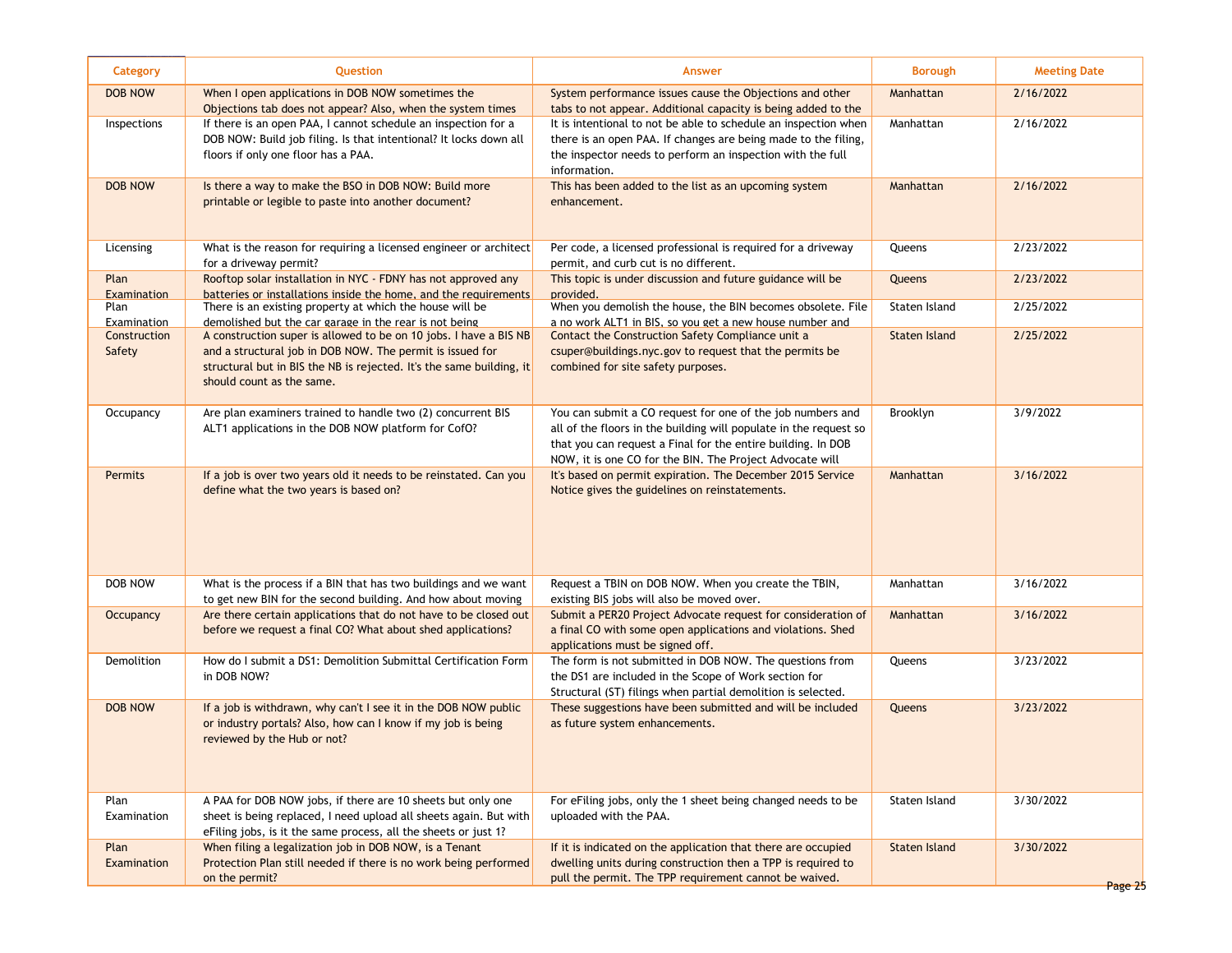| Category               | Question                                                                                                                                                                                                                                                        | <b>Answer</b>                                                                                                                                                                                                                                                      | <b>Borough</b>       | <b>Meeting Date</b> |
|------------------------|-----------------------------------------------------------------------------------------------------------------------------------------------------------------------------------------------------------------------------------------------------------------|--------------------------------------------------------------------------------------------------------------------------------------------------------------------------------------------------------------------------------------------------------------------|----------------------|---------------------|
| Plan<br>Examination    | A job where the building height is 23 feet, is a standpipe<br>and/or a temp standpipe required for the cellar? On the<br>documents tab, it is requesting a Standpipe alarm drawing or                                                                           | The system is currently requiring the standpipe alarm drawing<br>document incorrectly. A system update will be made so that<br>the document is only required for NB and NB with Existing                                                                           | Brooklyn             | 4/7/2022            |
| <b>DOB NOW</b>         | DOB NOW does not allow the correct information to be entered<br>for Load Capacity (Tons) under the Deep Foundation Elements<br>Inspection. The system only allows a numerical value between 0-<br>99 to be entered.                                             | A system enhancement has been requested to allow more<br>characters to be entered in this field.                                                                                                                                                                   | Brooklyn             | 4/7/2022            |
| Code                   | Trying to find in the code, structural detail, masonry. Using a<br>product like a mortar adhering to masonry, can't go over 15<br>pounds, not more than 5 square feet.                                                                                          | Contact the DOB Office of Technical Certification & Research                                                                                                                                                                                                       | Brooklyn             | 4/7/2022            |
| <b>Occupancy</b>       | 28-118.6(8) states that all uses must be listed on the CO<br>however the plan examiner states that accessory uses such as<br>mechanical rooms and storage are non-simultaneous therefore                                                                        | a) AC §28-118.6(8) does not state "all uses must be listed on<br>the CO".<br>b) Some accessory uses must be listed on CO. For example,                                                                                                                             | Manhattan            | 4/13/2022           |
| Plan<br>Examination    | How do I substitute a Class 2 filing representative who cannot<br>attend a scheduled appointment.                                                                                                                                                               | If you are not a stakeholder on the filing, you will need to<br>show that you are a Class 2 filing rep and qualified to attend<br>the appointment by providing a letter from the applicant<br>authorizing you to represent the job to the examiner.                | Queens               | 4/20/2022           |
| Construction<br>Safety | Why is the applicant of record the only person that can remove<br>the construction superintendent from a job? Why is this<br>responsibility being pushed to the architects?                                                                                     | This is the current policy of the Construction Safety<br>Compliance unit. The policy is being reviewed.                                                                                                                                                            | <b>Staten Island</b> | 4/27/2022           |
| Plan<br>Examination    | How do we file an outdoor kitchen for 1-2 family in the<br>backyard? We can start without a roof and then put a roof<br>after? Is there a lot line requirement also?                                                                                            | It is the same process as a gas barbeque in the house. 10 feet<br>away from building, file an Alteration. It is not a permitted<br>obstruction if you put a roof over it. City Planning can provide<br>more information about the lot line requirement.            | Staten Island        | 4/27/2022           |
| Zoning                 | We have four vacant lots on a block in Brooklyn and we are<br>looking to merge all 4 lots into one zoning lot with 6 tax lots.<br>One of the lots does not have a house number. Three of the lots<br>have new metes and bounds. Do we need to file a lot merger | A lot merger does not need to be filed for each individual lot.<br>File for subdivision of the other lots. The 6 tax lot needs to be<br>created as a zoning lot with the Department of Finance. Then<br>file an application with DOB for each that are recorded as | Brooklyn             | 5/5/2022            |
| DOB NOW                | When trying to file a PAA, there was a system error and there is<br>now a P8 on the filing but no P2 or P3, etc. How do we get the<br>PAA changed to P2.                                                                                                        | There is no way to change the PAA number in the system, and<br>the sequencing will not affect the approval of the PAA.                                                                                                                                             | Brooklyn             | 5/5/2022            |
| <b>Occupancy</b>       | How can we see when a TCO is submitted if we are not a<br>stakeholder on the request?                                                                                                                                                                           | This functionality is on our enhancement list but in the<br>meantime a help ticket can be submitted for this information.                                                                                                                                          | Manhattan            | 5/11/2022           |